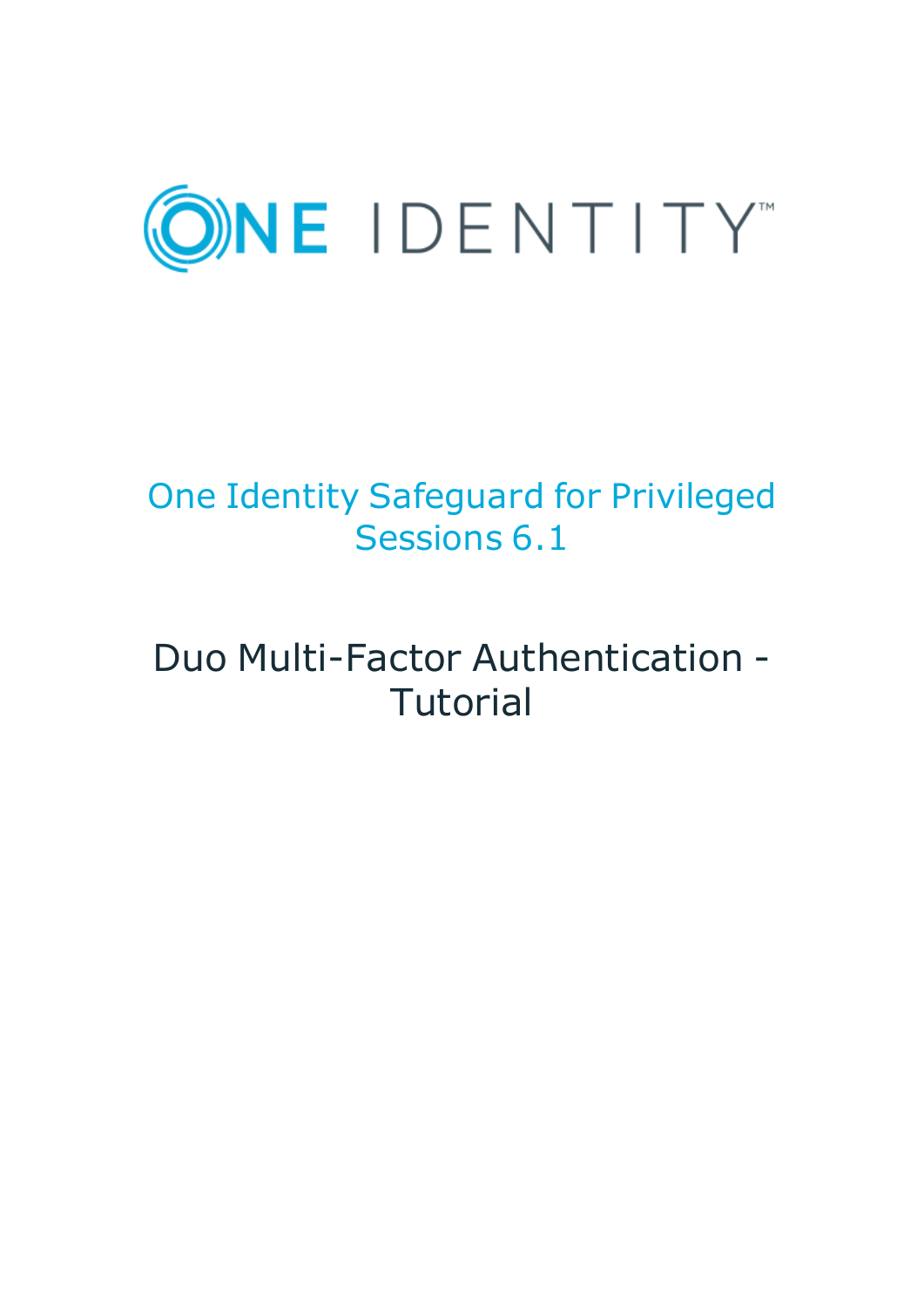### **Copyright 2019 One Identity LLC.**

### **ALL RIGHTS RESERVED.**

This guide contains proprietary information protected by copyright. The software described in this guide is furnished under a software license or nondisclosure agreement. This software may be used or copied only in accordance with the terms of the applicable agreement. No part of this guide may be reproduced or transmitted in any form or by any means, electronic or mechanical, including photocopying and recording for any purpose other than the purchaser's personal use without the written permission of One Identity LLC .

The information in this document is provided in connection with One Identity products. No license, express or implied, by estoppel or otherwise, to any intellectual property right is granted by this document or in connection with the sale of One Identity LLC products. EXCEPT AS SET FORTH IN THE TERMS AND CONDITIONS AS SPECIFIED IN THE LICENSE AGREEMENT FOR THIS PRODUCT, ONE IDENTITY ASSUMES NO LIABILITY WHATSOEVER AND DISCLAIMS ANY EXPRESS, IMPLIED OR STATUTORY WARRANTY RELATING TO ITS PRODUCTS INCLUDING, BUT NOT LIMITED TO, THE IMPLIED WARRANTY OF MERCHANTABILITY, FITNESS FOR A PARTICULAR PURPOSE, OR NON-INFRINGEMENT. IN NO EVENT SHALL ONE IDENTITY BE LIABLE FOR ANY DIRECT, INDIRECT, CONSEQUENTIAL, PUNITIVE, SPECIAL OR INCIDENTAL DAMAGES (INCLUDING, WITHOUT LIMITATION, DAMAGES FOR LOSS OF PROFITS, BUSINESS INTERRUPTION OR LOSS OF INFORMATION) ARISING OUT OF THE USE OR INABILITY TO USE THIS DOCUMENT, EVEN IF ONE IDENTITY HAS BEEN ADVISED OF THE POSSIBILITY OF SUCH DAMAGES. One Identity makes no representations or warranties with respect to the accuracy or completeness of the contents of this document and reserves the right to make changes to specifications and product descriptions at any time without notice. One Identity does not make any commitment to update the information contained in this document.

If you have any questions regarding your potential use of this material, contact:

One Identity LLC. Attn: LEGAL Dept 4 Polaris Way Aliso Viejo, CA 92656

Refer to our Web site ([http://www.OneIdentity.com](http://www.oneidentity.com/)) for regional and international office information.

### **Patents**

One Identity is proud of our advanced technology. Patents and pending patents may apply to this product. For the most current information about applicable patents for this product, please visit our website at [http://www.OneIdentity.com/legal/patents.aspx](http://www.oneidentity.com/legal/patents.aspx).

### **Trademarks**

One Identity and the One Identity logo are trademarks and registered trademarks of One Identity LLC. in the U.S.A. and other countries. For a complete list of One Identity trademarks, please visit our website at [www.OneIdentity.com/legal](http://www.oneidentity.com/legal). All other trademarks are the property of their respective owners.

### **Legend**

**WARNING: A WARNING icon highlights a potential risk of bodily injury or property damage, for which industry-standard safety precautions are advised. This icon is often associated with electrical hazards related to hardware.**

**CAUTION: A CAUTION icon indicates potential damage to hardware or loss of data if** A **instructions are not followed.**

SPS Duo Multi-Factor Authentication - Tutorial Updated - August 2019 Version - 6.1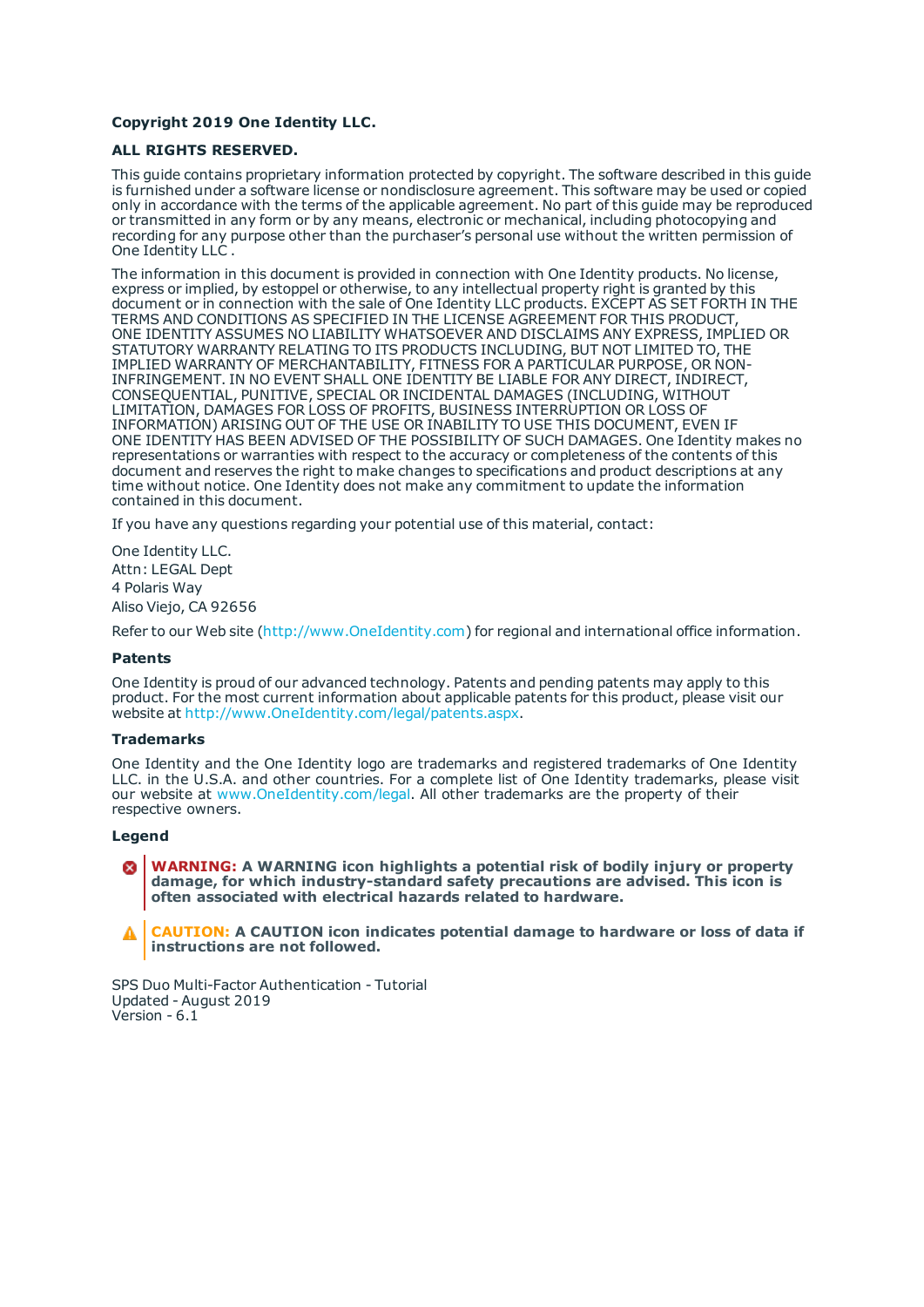## **Contents**

| Configure SPS to use Duo multi-factor authentication 13                 |      |
|-------------------------------------------------------------------------|------|
|                                                                         |      |
|                                                                         |      |
|                                                                         |      |
|                                                                         |      |
|                                                                         |      |
|                                                                         |      |
|                                                                         |      |
|                                                                         |      |
|                                                                         |      |
|                                                                         |      |
|                                                                         |      |
|                                                                         |      |
|                                                                         |      |
|                                                                         |      |
|                                                                         |      |
|                                                                         |      |
|                                                                         |      |
|                                                                         |      |
| Perform multi-factor authentication with the SPS Duo plugin in terminal | 33   |
| Perform multi-factor authentication with the SPS Duo plugin in Remote   | - 34 |

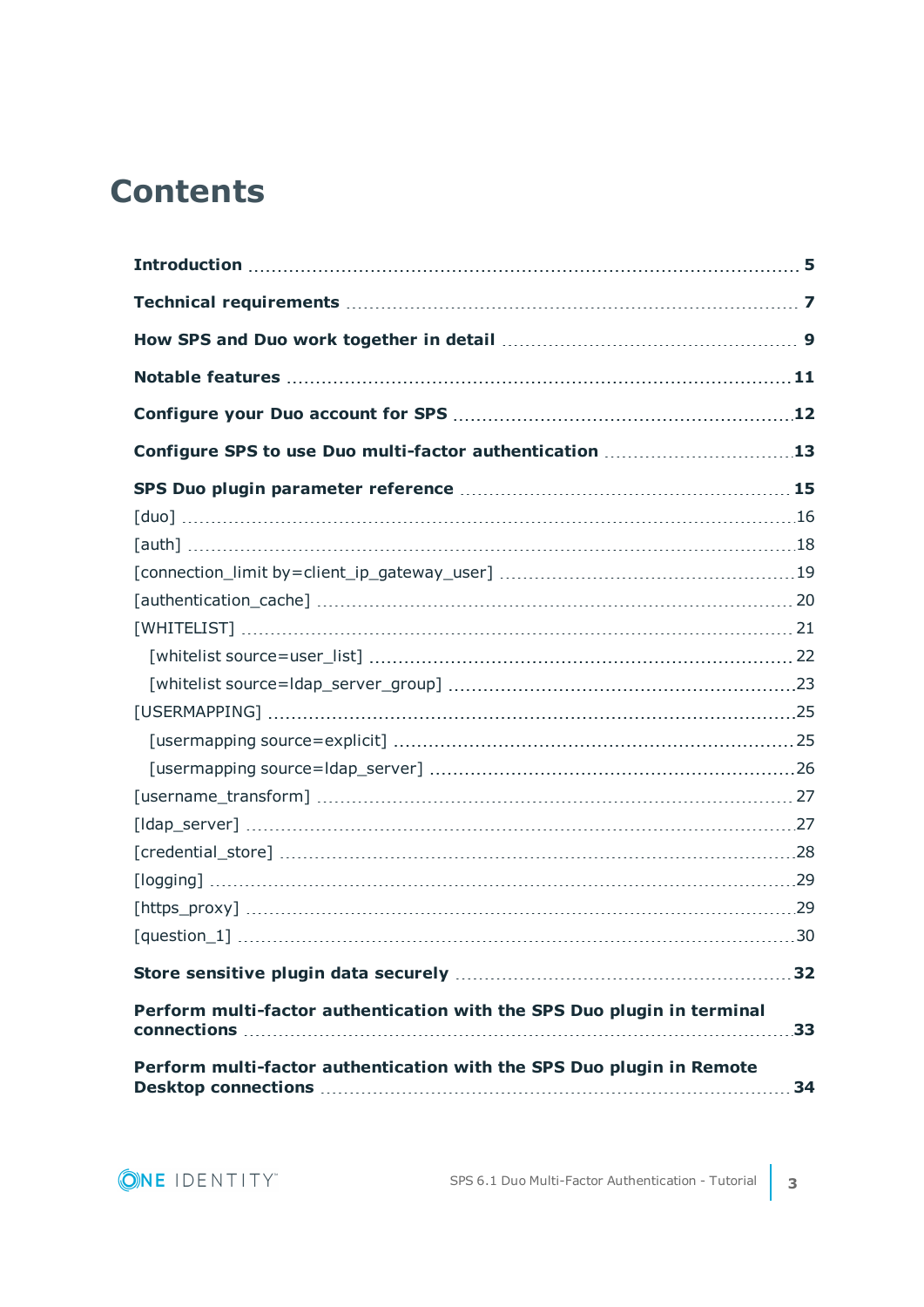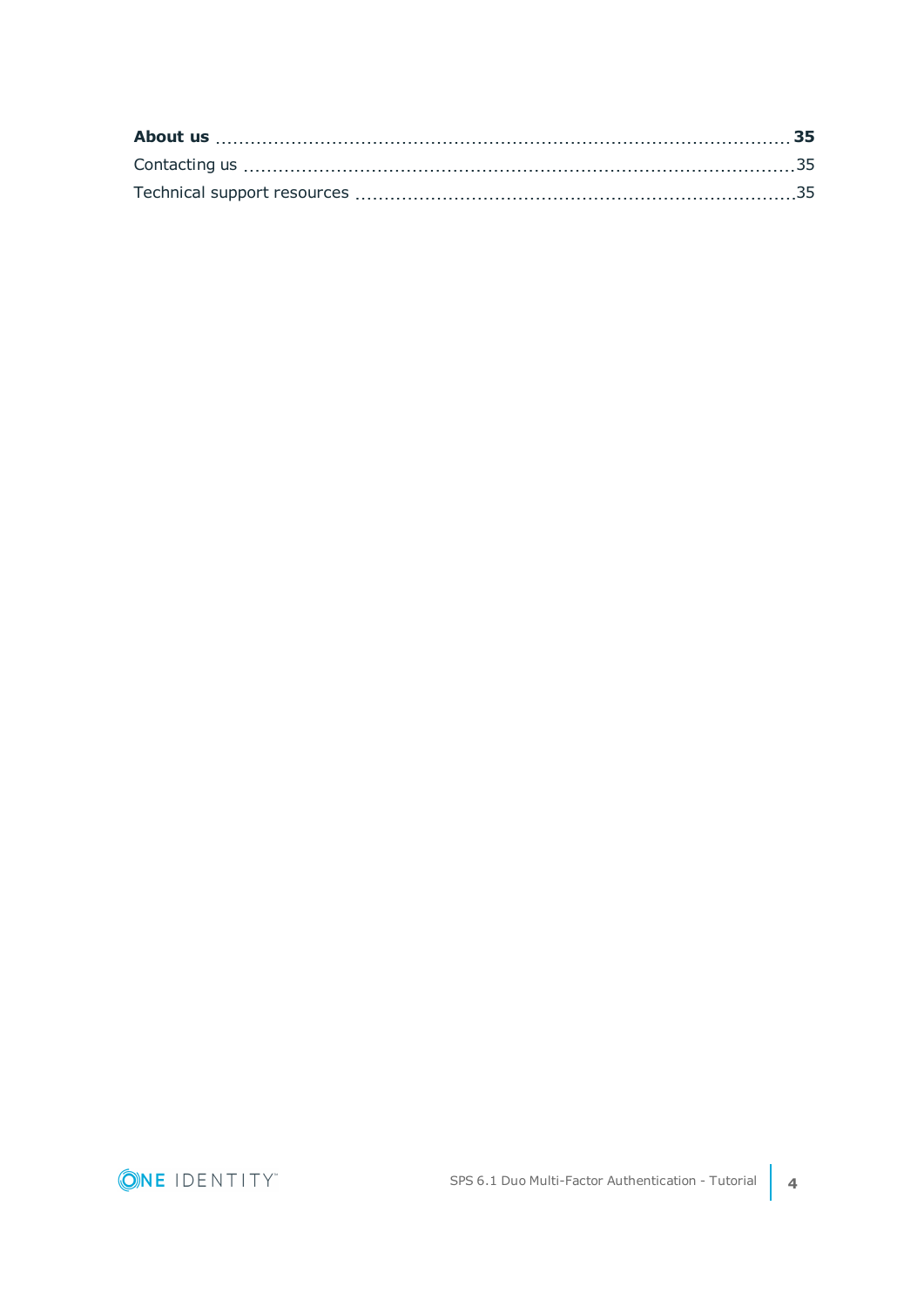# **Introduction**

<span id="page-4-0"></span>This document describes how you can use the services of [Duo](https://duo.com/) to authenticate the sessions of your privileged users with One Identity Safeguard for Privileged Sessions (SPS).

## **One Identity Safeguard for Privileged Sessions:**

One Identity Safeguard for Privileged Sessions (SPS) controls privileged access to remote IT systems, records activities in searchable, movie-like audit trails, and prevents malicious actions. SPS is a quickly deployable enterprise device, completely independent from clients and servers — integrating seamlessly into existing networks. It captures the activity data necessary for user profiling and enables full user session drill down for forensic investigations.

SPS acts as a central authentication gateway, enforcing strong authentication before users access sensitive IT assets. SPS can integrate with remote user directories to resolve the group memberships of users who access nonpublic information. Credentials for accessing information systems can be retrieved transparently from SPS's local Credential Store or a third-party password management system. This method protects the confidentiality of passwords as users can never access them. When used together with Duo (or another Multi-Factor Authentication (MFA) provider), SPS directs all connections to the authentication tool, and upon successful authentication, it permits the user to access the information system.

## **Integrating Duo with SPS:**

SPS can interact with your Duo account and can automatically request strong Multi-Factor Authentication for your privileged users who are accessing the servers and services protected by SPS. When used together with Duo, SPS prompts the user for a second factor authentication, and upon successful authentication, it permits the user to access the information system.

The integration adds an additional security layer to the gateway authentication performed on SPS. If the Duo Mobile app is installed on the user's device (smartphone, notebook, smartwatch, and so on), the user can generate a One-Time Password (OTP) using the device. This will be used for the authentication to the One Identity platform. The one-time password is changed after 60 seconds.

## **Meet compliance requirements**

ISO 27001, ISO 27018, SOC 2, and other regulations and industry standards include authentication-related requirements, (for example, Multi-Factor Authentication (MFA) for accessing production systems, and the logging of all administrative sessions). In addition to other requirements, using SPS and Duo helps you comply with the following requirements:

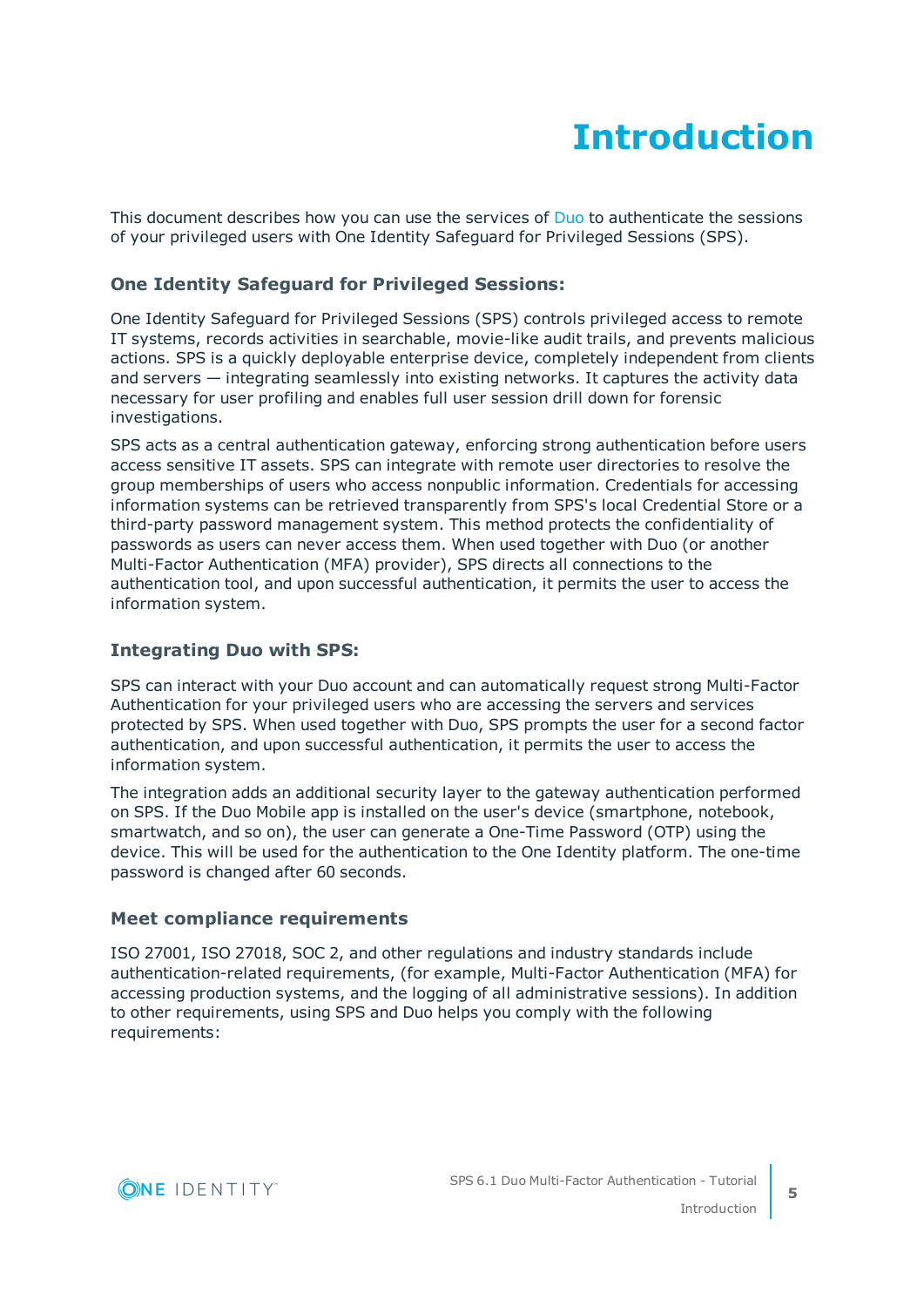- PCI DSS 8.3: Secure all individual non-console administrative access and all remote access to the cardholder data environment (CDE) using MFA.
- PART 500.12 Multi-Factor Authentication: Covered entities are required to apply MFA for:
	- Each individual accessing the covered entity's internal systems.
	- Authorized access to database servers that allow access to nonpublic information.
	- Third parties accessing nonpublic information.
- NIST 800-53 IA-2, Identification and Authentication, network access to privileged accounts: The information system implements MFA for network access to privileged accounts.

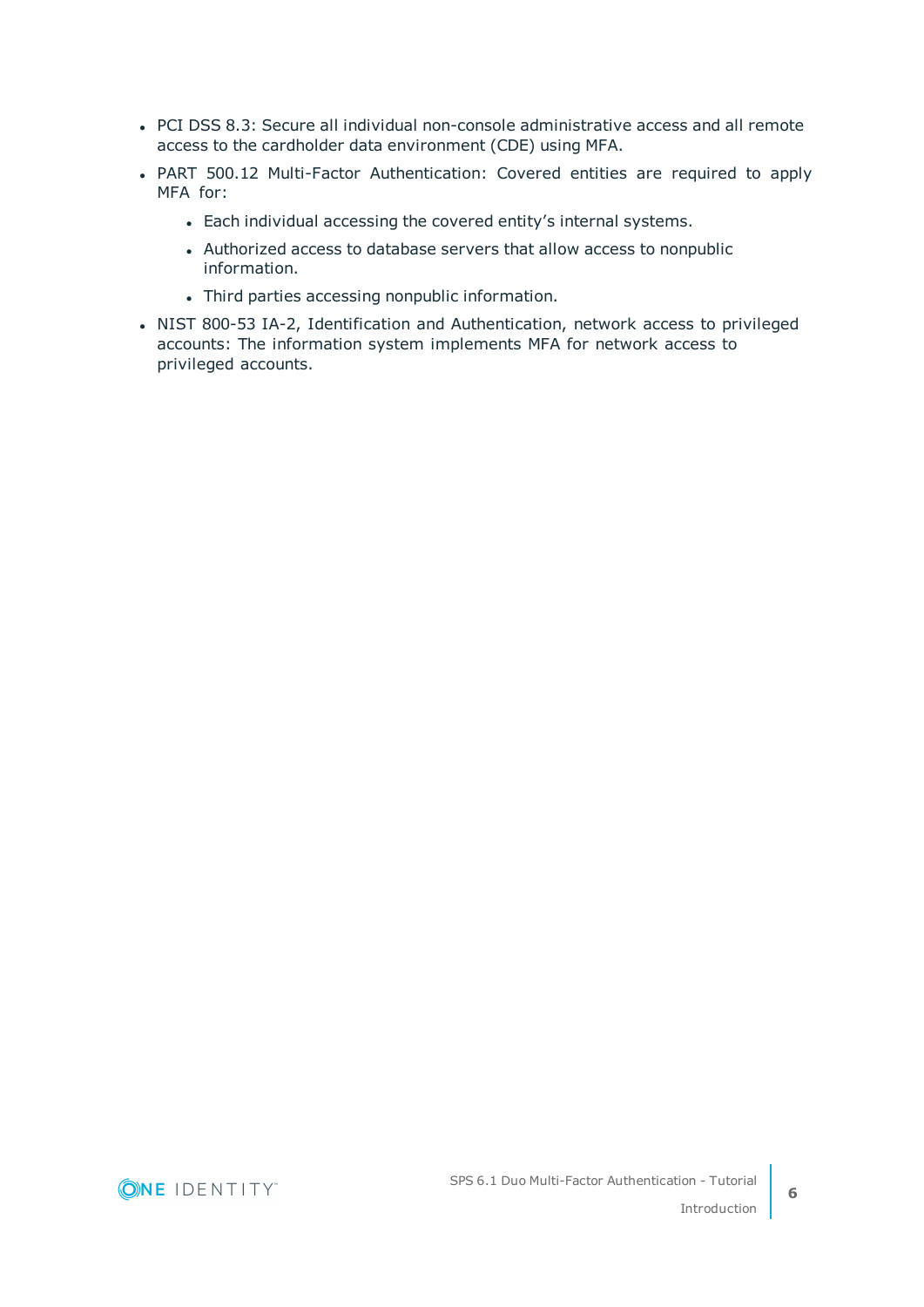# **Technical requirements**

<span id="page-6-0"></span>In order to successfully connect SPS with RADIUS server, you need the following components.

## **In Duo:**

- A valid Duo subscription that permits multi-factor authentication.
- Your users must be enrolled in Duo and their access must be activated.
- The users must install the Duo Mobile app.

## **In SPS:**

- A One Identity Safeguard for Privileged Sessions appliance (virtual or physical), at least version 5 F11.
- A copy of the SPS Duo Multi-Factor Authentication plugin. This plugin is an Authentication and Authorization (AA) plugin customized to work with the Duo multifactor authentication service.
- SPS must be able to access the Internet (at least the API services). Since Duo is a cloud-based service provider, SPS must be able to access its web services to authorize the user.

The connection also requires the ikey, skey, and host parameters.

- 1. Log on to the Duo [Admin](https://admin.duosecurity.com/) Panel interface and navigate to **Applications**.
- 2. Click **Protect an Application** and locate **Web SDK** in the applications list.
- 3. Click **Protect this Application** to get your **integration key** (ikey), **secret key**, (skey), and **API hostname** (host). For details, see Getting [Started](https://duo.com/docs/getting_started) with Duo [Security](https://duo.com/docs/getting_started).
- SPS supports AA plugins in the RDP, SSH, and Telnet protocols.
- **.** In RDP, using an AA plugin together with Network Level Authentication in a Connection Policy has the same limitations as using Network Level Authentication without domain membership. For details, see "Network Level [Authentication](https://support.oneidentity.com/technical-documents/safeguard-for-privileged-sessions/6.1.0/administration-guide/rdp-specific-settings/network-level-authentication-nla-with-one-identity-safeguard-for-privileged-sessions-sps/network-level-authentication-without-domain-membership/) without domain membership" in the [Administration](https://support.oneidentity.com/technical-documents/safeguard-for-privileged-sessions/6.1.0/administration-guide/rdp-specific-settings/network-level-authentication-nla-with-one-identity-safeguard-for-privileged-sessions-sps/network-level-authentication-without-domain-membership/) Guide.
- <sup>l</sup> In RDP, using an **AA plugin** requires TLS-encrypted RDP connections. For details, see "Enabling [TLS-encryption](https://support.oneidentity.com/technical-documents/safeguard-for-privileged-sessions/6.1.0/administration-guide/rdp-specific-settings/enabling-tls-encryption-for-rdp-connections/) for RDP connections" in the Administration Guide.

## **Availability and support of the plugin**

The SPS Duo Multi-Factor Authentication plugin is available for download as-is, free of charge to every SPS customer from the Duo Multi-Factor [Authentication](https://github.com/OneIdentity/safeguard-sessions-plugin-duo-mfa) plugin for [Safeguard](https://github.com/OneIdentity/safeguard-sessions-plugin-duo-mfa) for Privileged Sessions page. In case you need any customizations or additional features, contact our Support Team.

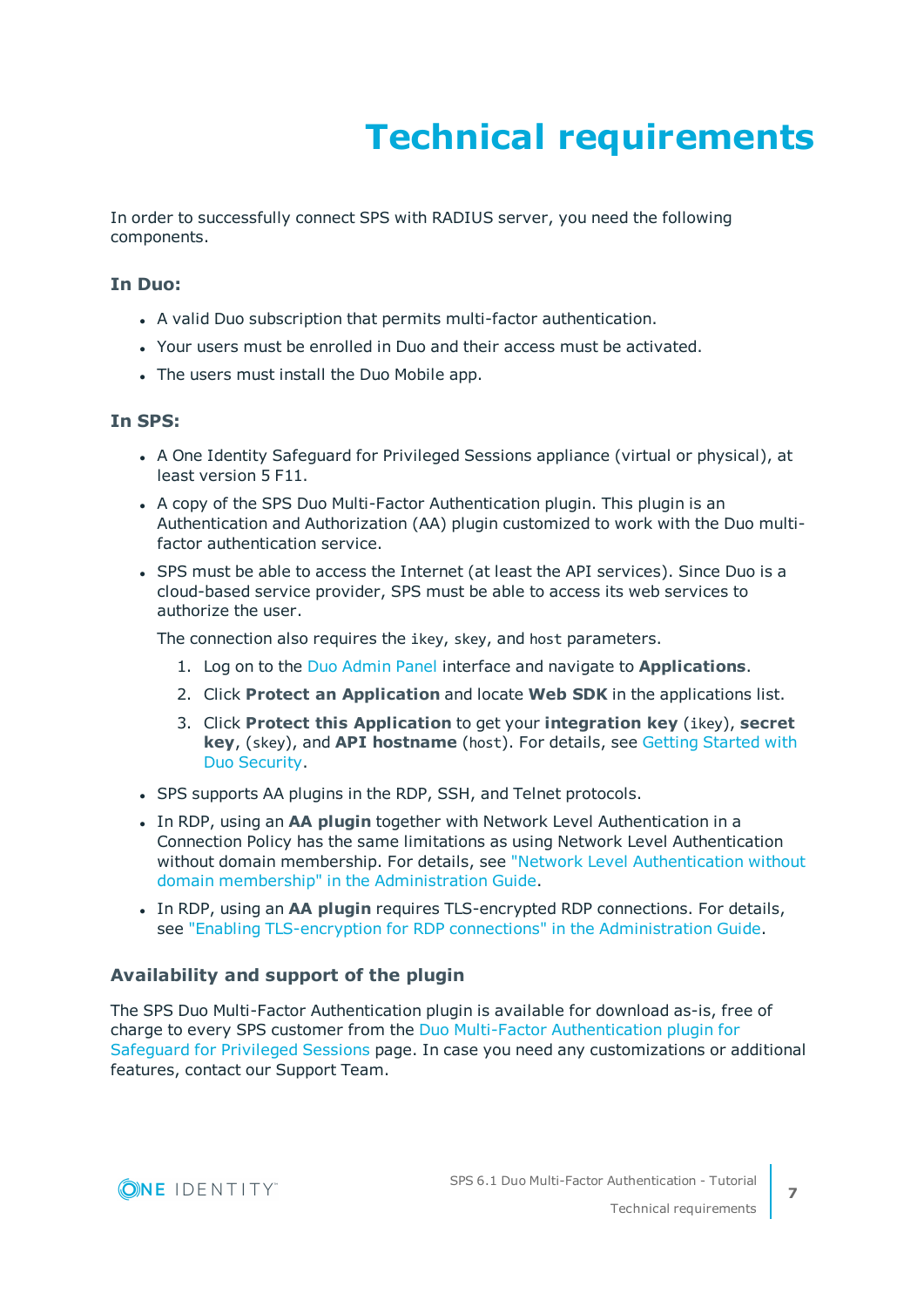## **A** CAUTION:

**Using custom plugins in SPS is recommended only if you are familiar with both Python and SPS. Product support applies only to SPS: that is, until the entry point of the Python code and passing the specified arguments to the Python code. One Identity is not responsible for the quality, resource requirements, or any bugs in the Python code, nor any crashes, service outages, or any other damage caused by the improper use of this feature, unless explicitly stated in a contract with One Identity. If you want to create a custom plugin, contact our Support Team for details and instructions.**

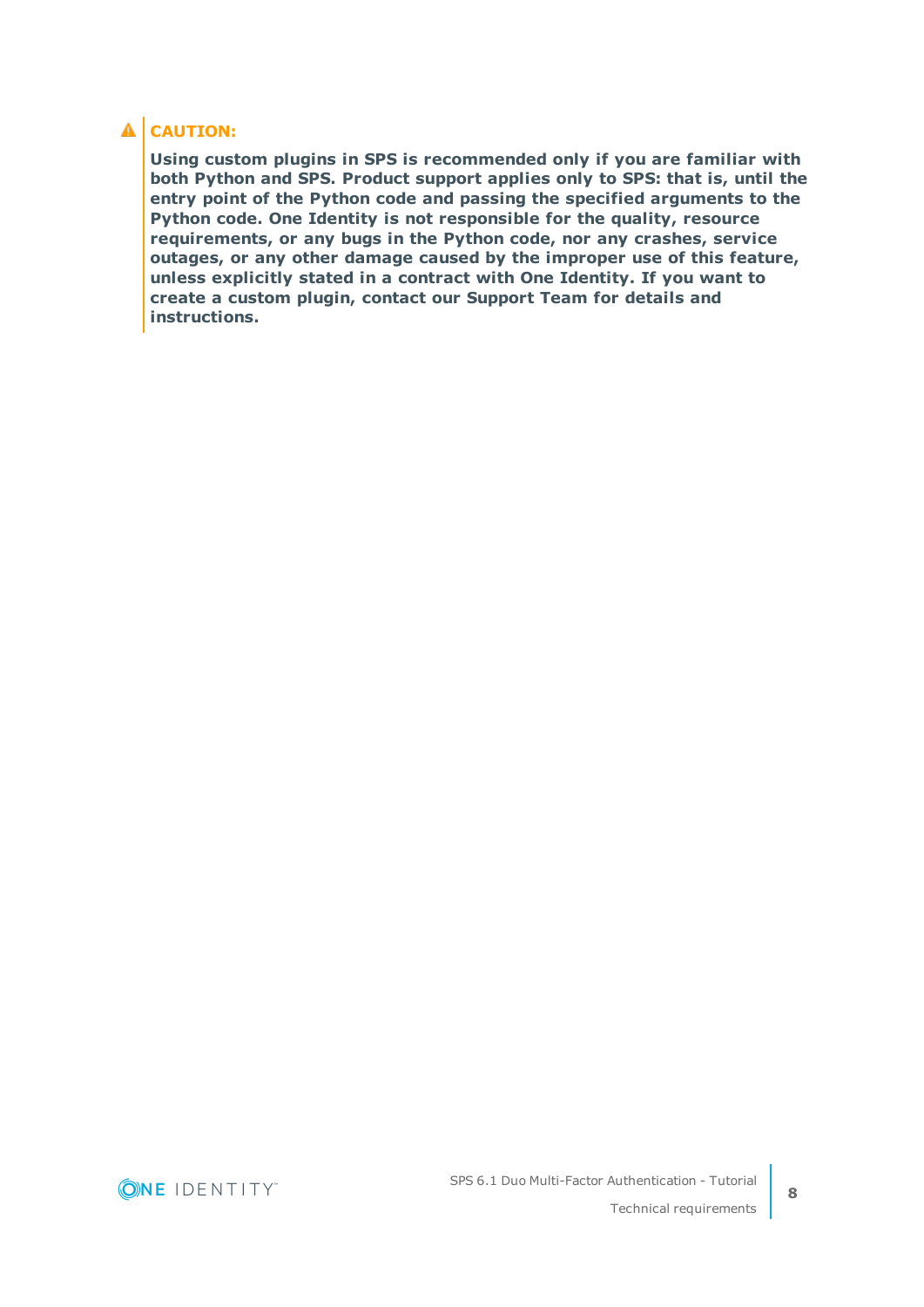# <span id="page-8-0"></span>**How SPS and Duo work together in detail**



1. A user attempts to log in to a protected server.

## 2. **Gateway authentication on SPS**

SPS receives the connection request and authenticates the user. SPS can authenticate the user to a number of external user directories, (for example, LDAP, Microsoft Active Directory, or RADIUS). This authentication is the first factor.

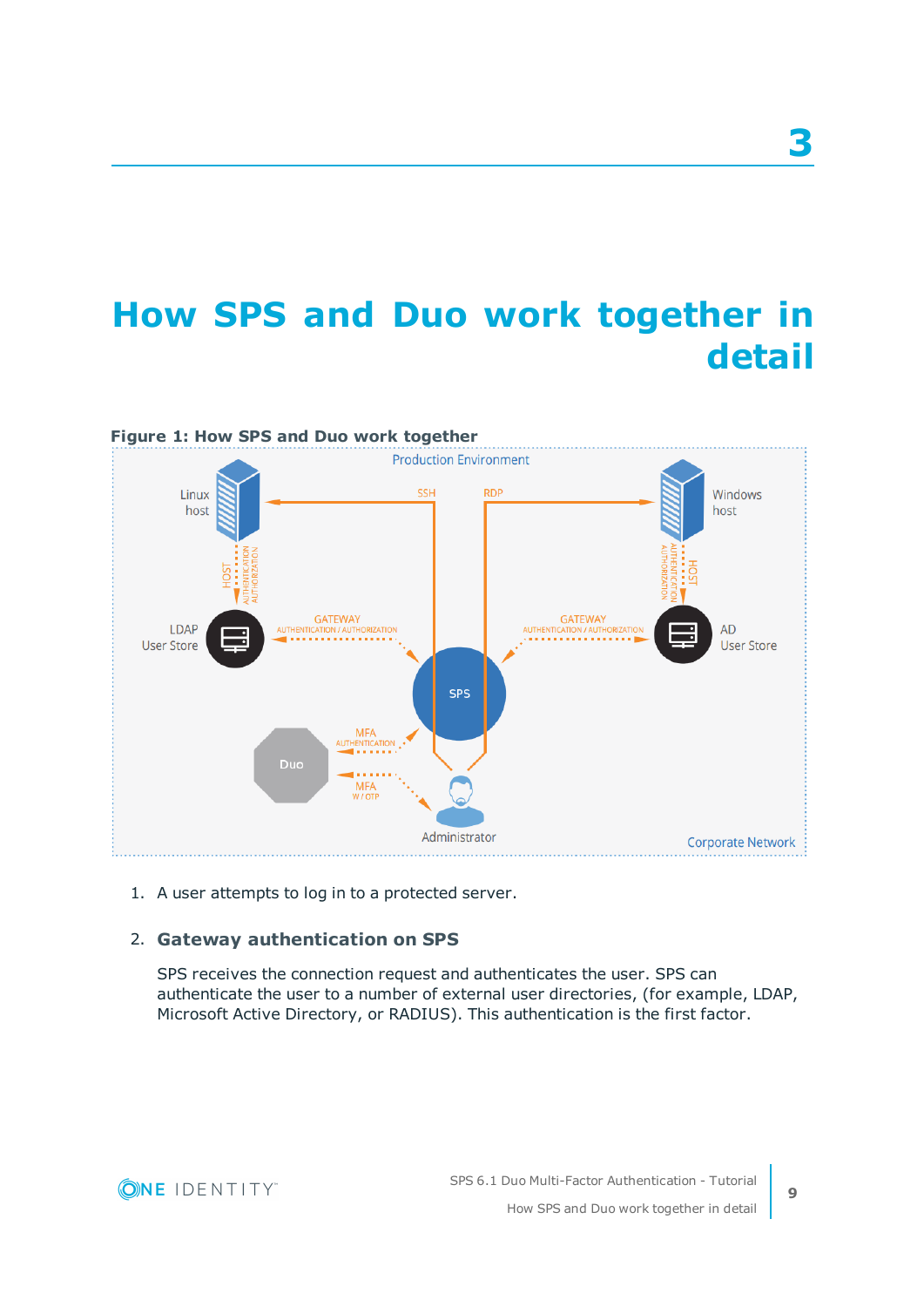## 3. **Check if the user is exempt from multi-factor authentication**

You can configure SPS using whitelists and blacklists to selectively require multifactor authentication for your users, (for example, to create break-glass access for specific users).

- If multi-factor authentication is not required, the user can start working, while SPS records the user's activities. The procedure ends here.
- If multi-factor authentication is required, SPS continues the procedure with the next step.

For details on creating exemption lists, see [\[WHITELIST\]](#page-20-0) on page 21.

## 4. **Determining the Duo username**

If the gateway usernames are different from the Duo usernames, you must configure the SPS RADIUS plugin to map the gateway usernames to the Duo usernames. The mapping can be as simple as appending a domain name to the gateway username, or you can query an LDAP or Microsoft Active Directory server. For details, see [\[USERMAPPING\]](#page-24-0) on page 25.

## 5. **Outband authentication on Duo**

If gateway authentication is successful, SPS connects the Duo server to check which authentication factors are available for the user. Then SPS requests the second authentication factor from the user.

- For OTP-like authentication factors, SPS requests the OTP from the user, and sends it to the Duo server for verification.
- For the Duo push notification factor, SPS asks the Duo server to check if the user successfully authenticated on the Duo server.
- 6. If multi-factor authentication is successful, the user can start working, while SPS records the user's activities. (Optionally, SPS can retrieve credentials from a local or external Credential Store or password vault, and perform authentication on the server with credentials that are not known to the user.)
- 7. If the user opens a new session within a short period, they can do so without having to perform multi-factor authentication again. After this configurable grace period expires, the user must perform multi-factor authentication to open the next session. For details, see [authentication cache] on page 20.

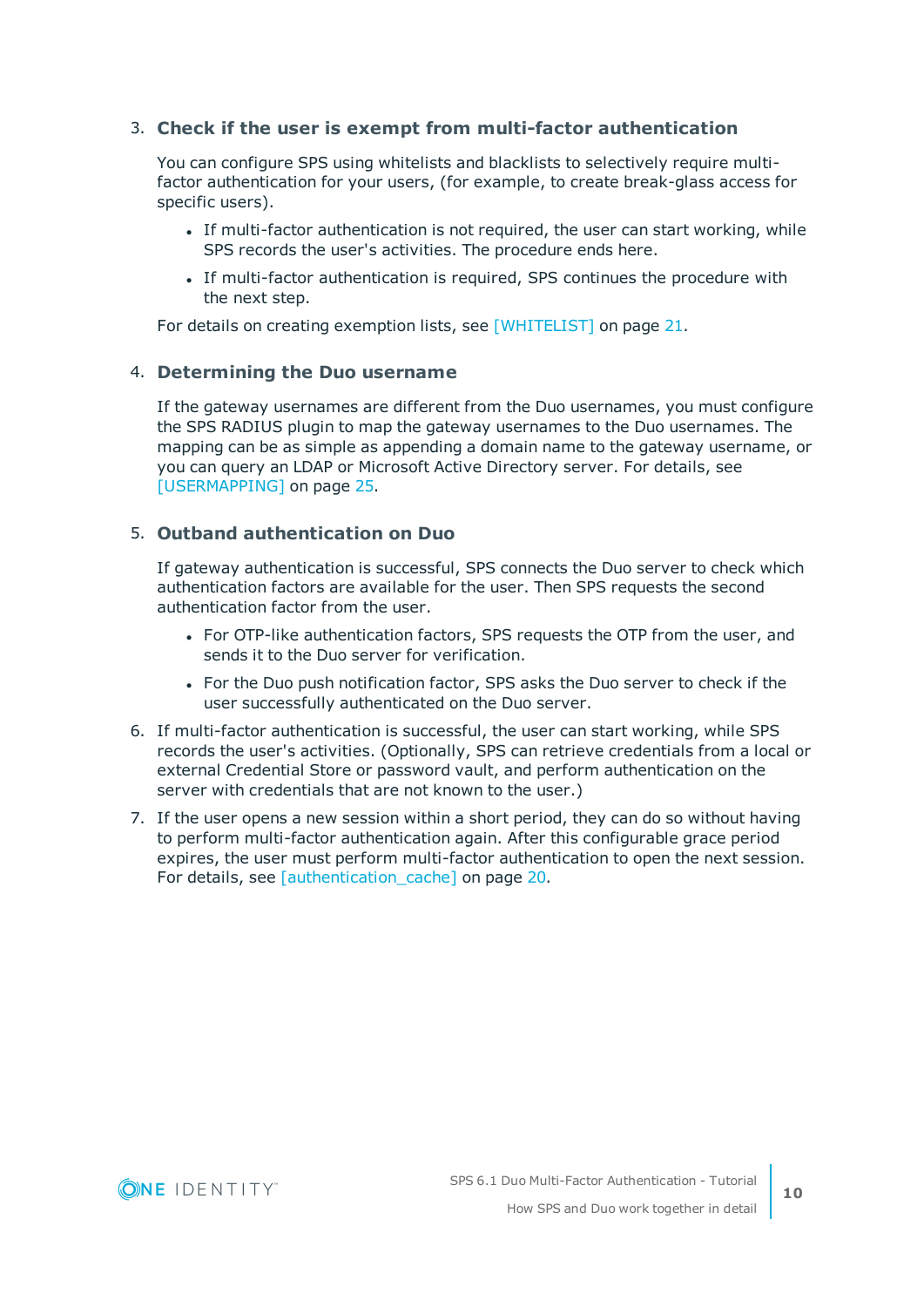## **Notable features**

<span id="page-10-0"></span>This section contains the notable features of this plugin.

- To map the gateway usernames to the Duo usernames if the gateway usernames are different from the Duo usernames, configure the [\[USERMAPPING\]](#page-24-0) on page 25 section of the plugin.
- The [\[WHITELIST\]](#page-20-0) on page 21 section allows configuring authentication whitelists and blacklists for example to create break-glass access for specific users to allow them to bypass Duo authentication.
- The [\[authentication\\_cache\]](#page-19-0) on page 20 section contains the settings that determine how soon after performing a Duo authentication must the user repeat the authentication when opening a new session.
- The [connection\_limit [by=client\\_ip\\_gateway\\_user\]](#page-18-0) on page 19 section contains the options related to limiting parallel sessions.



**11**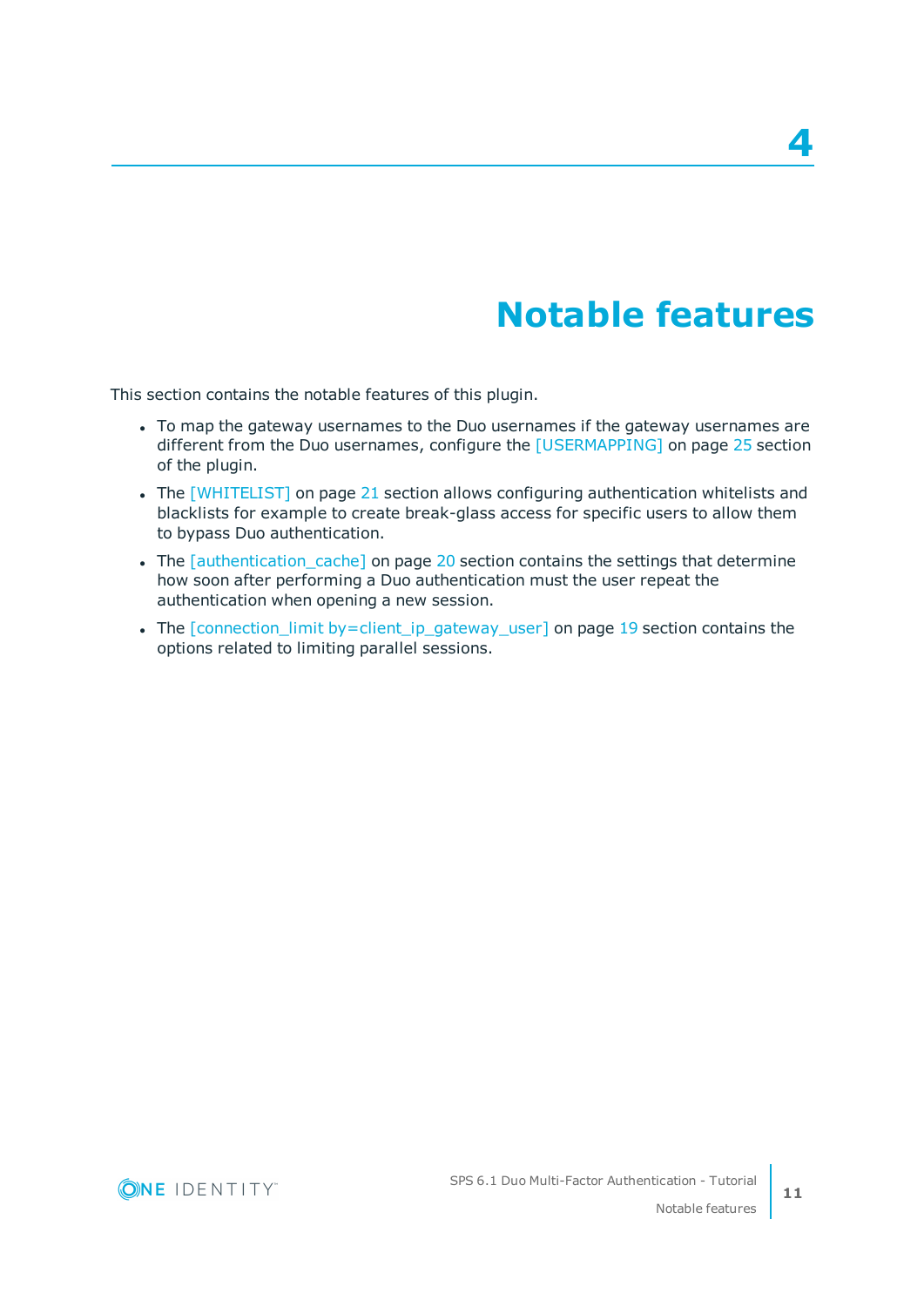## **5**

# <span id="page-11-0"></span>**Configure your Duo account for SPS**

## **Prerequisites:**

- Administrator access to your Duo account.
- Make sure that you have all the required components listed in [Technical](#page-6-0) [requirements](#page-6-0).

## 1. **Add users to your Duo account.**

The users you want to authenticate with SPS must have an activated account in Duo. For details on adding or importing your users, see [Enrolling](https://duo.com/docs/enrolling_users) Users in the Duo documentation.

## 2. **Enable Multi-factor Authentication (MFA) for your organization.**

Optionally, you can create a Policy in Duo to enable MFA only for the group of users who you want to authenticate with SPS.

For details, see Protecting [Applications](https://duo.com/docs/creating_applications) in the Duo documentation.

## 3. **Create an API token.**

Navigate to *Admin > API > Tokens*, click *Create Token*, and save it.

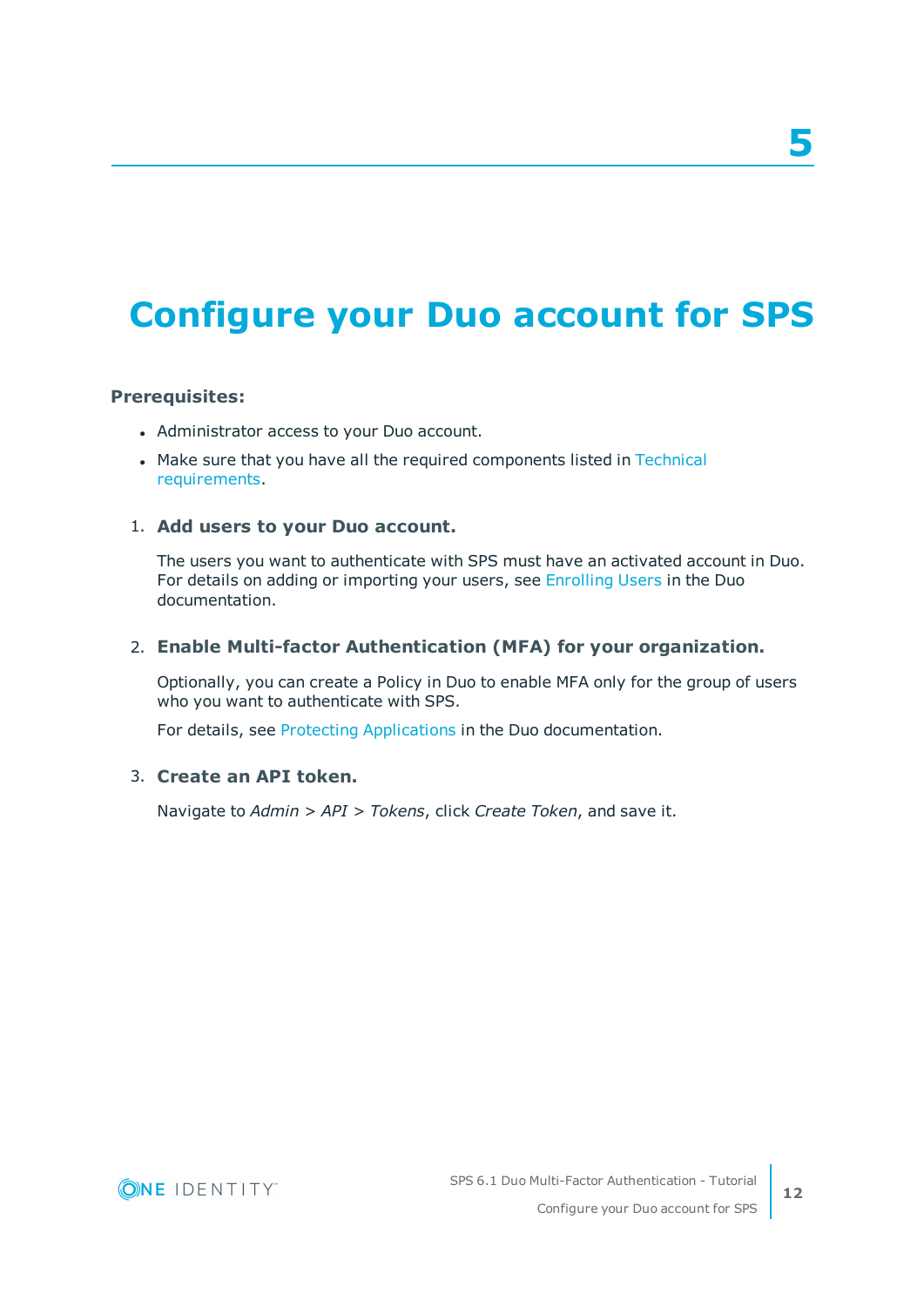# <span id="page-12-0"></span>**Configure SPS to use Duo multifactor authentication**

## **Prerequisites:**

- Your Duo API token.
	- **A** CAUTION:

**According to the current Duo policies, your API token expires if it is not used for 30 days. Make sure that you use it regularly, because SPS will reject your sessions if the API token is expired.**

- Administrator access to SPS.
- Make sure that you have all the required components listed in [Technical](#page-6-0) [requirements](#page-6-0).

## *To configure SPS to use Duo multi-factor authentication*

## 1. **Download the SPS Duo plugin**

SPS customers can [download](https://github.com/OneIdentity/safeguard-sessions-plugin-duo-mfa/releases) the official plugin from GitHub.

## 2. **Upload the plugin to SPS**

Upload the plugin to SPS. For details, see "Using a custom [Authentication](https://support.oneidentity.com/technical-documents/safeguard-for-privileged-sessions/6.1.0/administration-guide/advanced-authentication-and-authorization-techniques/integrating-external-authentication-and-authorization-systems/using-a-custom-authentication-and-authorization-plugin-to-authenticate-on-the-target-hosts/) and Authorization plugin to authenticate on the target hosts" in the [Administration](https://support.oneidentity.com/technical-documents/safeguard-for-privileged-sessions/6.1.0/administration-guide/advanced-authentication-and-authorization-techniques/integrating-external-authentication-and-authorization-systems/using-a-custom-authentication-and-authorization-plugin-to-authenticate-on-the-target-hosts/) Guide.

## 3. **Configure the plugin on SPS**

The plugin includes a default configuration file, which is an ini-style configuration file with sections and name=value pairs. You can edit it on the **Policies > AA Plugin Configurations** page of the SPS web interface.

a. Configure the usermapping settings if needed. SPS must find out which Duo user belongs to the username of the authenticated connection. For that, it can query your LDAP/Microsoft Active Directory server. For details, see



**6**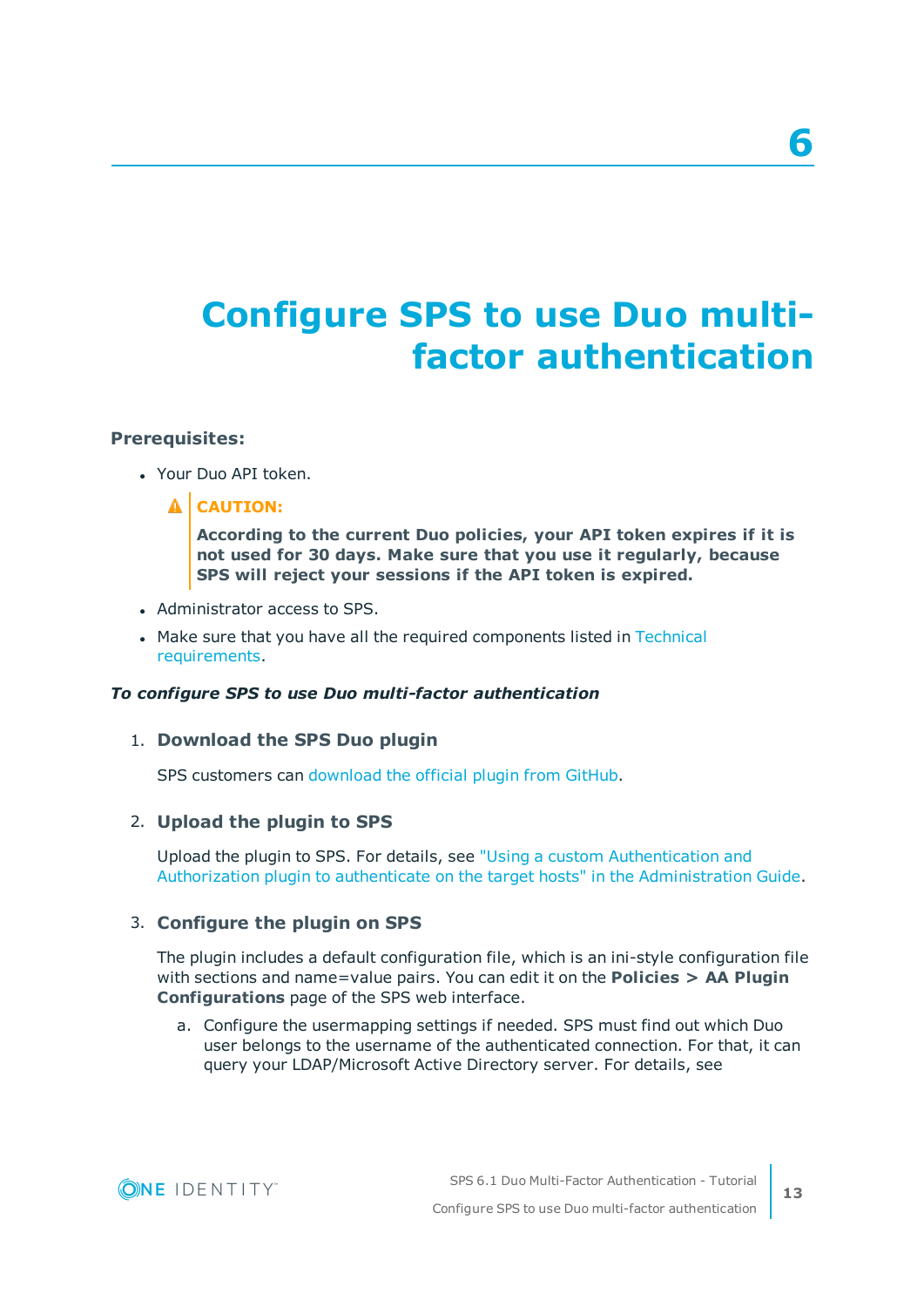## [\[USERMAPPING\].](#page-24-0)

b. Configure other parameters of your plugin as needed for your environment. For details, see SPS Duo plugin [parameter](#page-14-0) reference.

## 4. **Configure a Connection policy and test it**

Configure a Connection policy on SPS. In the **AA plugin** field of the Connection policy, select the SPS Duo plugin you configured in the previous step, then start a session to test it. For details on how a user can perform multi-factor authentication, see Perform multi-factor [authentication](#page-32-0) with the SPS Duo plugin in terminal [connections](#page-32-0) and Perform multi-factor [authentication](#page-33-0) with the SPS Duo plugin in Remote Desktop [connections](#page-33-0).

## **A** CAUTION:

**According to the current Duo policies, your API token expires if it is not used for 30 days. Make sure that you use it regularly, because SPS will reject your sessions if the API token is expired.**

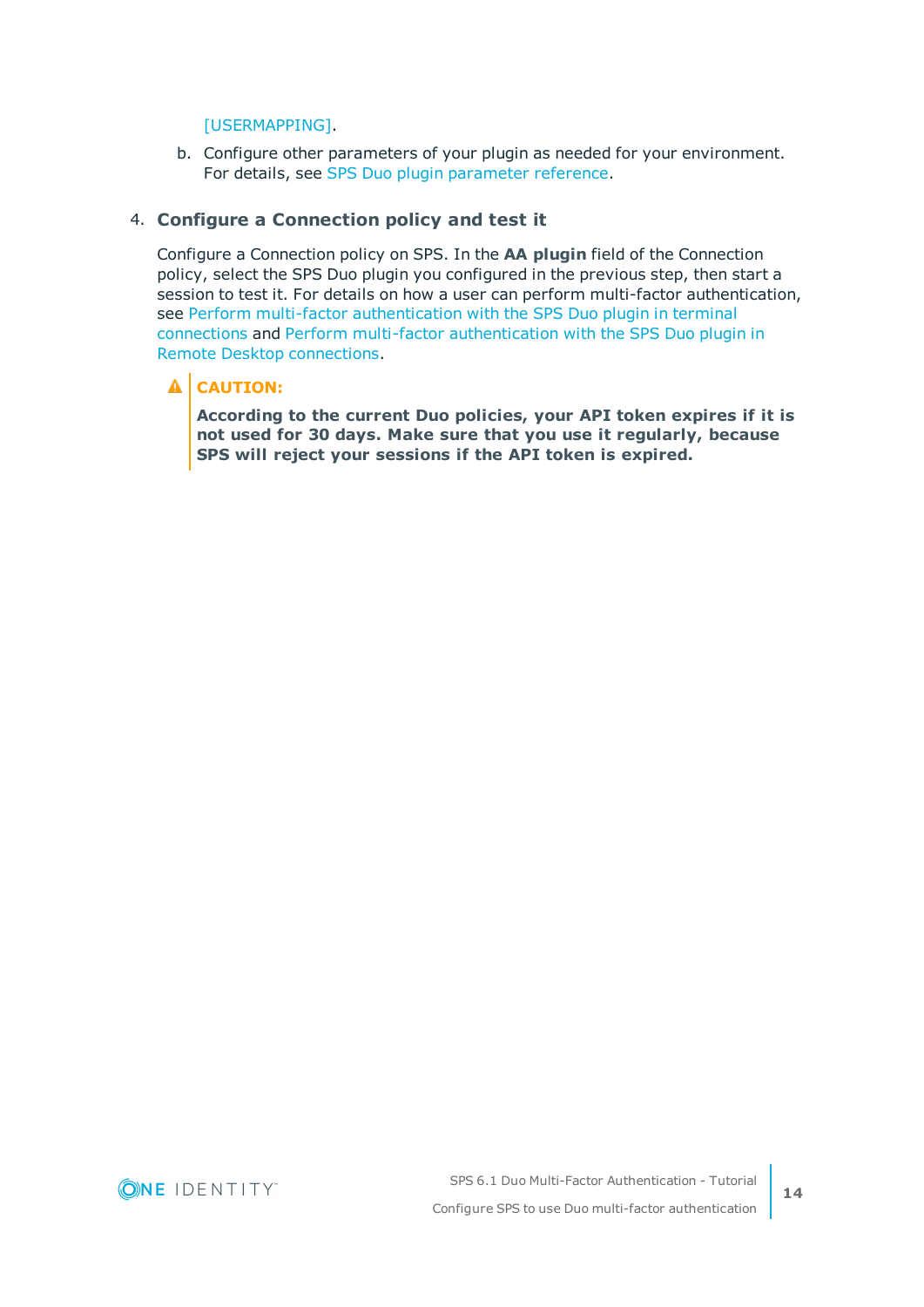# <span id="page-14-0"></span>**SPS Duo plugin parameter reference**

This section describes the available options of the SPS Duo plugin.

The plugin uses an ini-style configuration file with sections and name=value pairs. This format consists of sections, led by a [section] header and followed by name=value entries. Note that the leading whitespace is removed from values. The values can contain format strings, which refer to other values in the same section. For example, the following section would resolve the %(dir)s value to the value of the dir entry (/var in this case).

[section name] dirname=%(dir)s/mydirectory dir=/var

All reference expansions are done on demand. Lines beginning with # or ; are ignored and may be used to provide comments.

You can edit the configuration file from the SPS web interface. The following code snippet is a sample configuration file.

[duo] ikey=\$ skey=\$ host=<API-hostname> timeout=60 ignore\_conn\_err=no [auth] prompt=Press Enter for push notification or type one-time password: disable\_echo=yes [connection\_limit by=client\_ip\_gateway\_user] limit=0 [authentication\_cache] soft\_timeout=15 hard timeout=90 conn\_limit=5

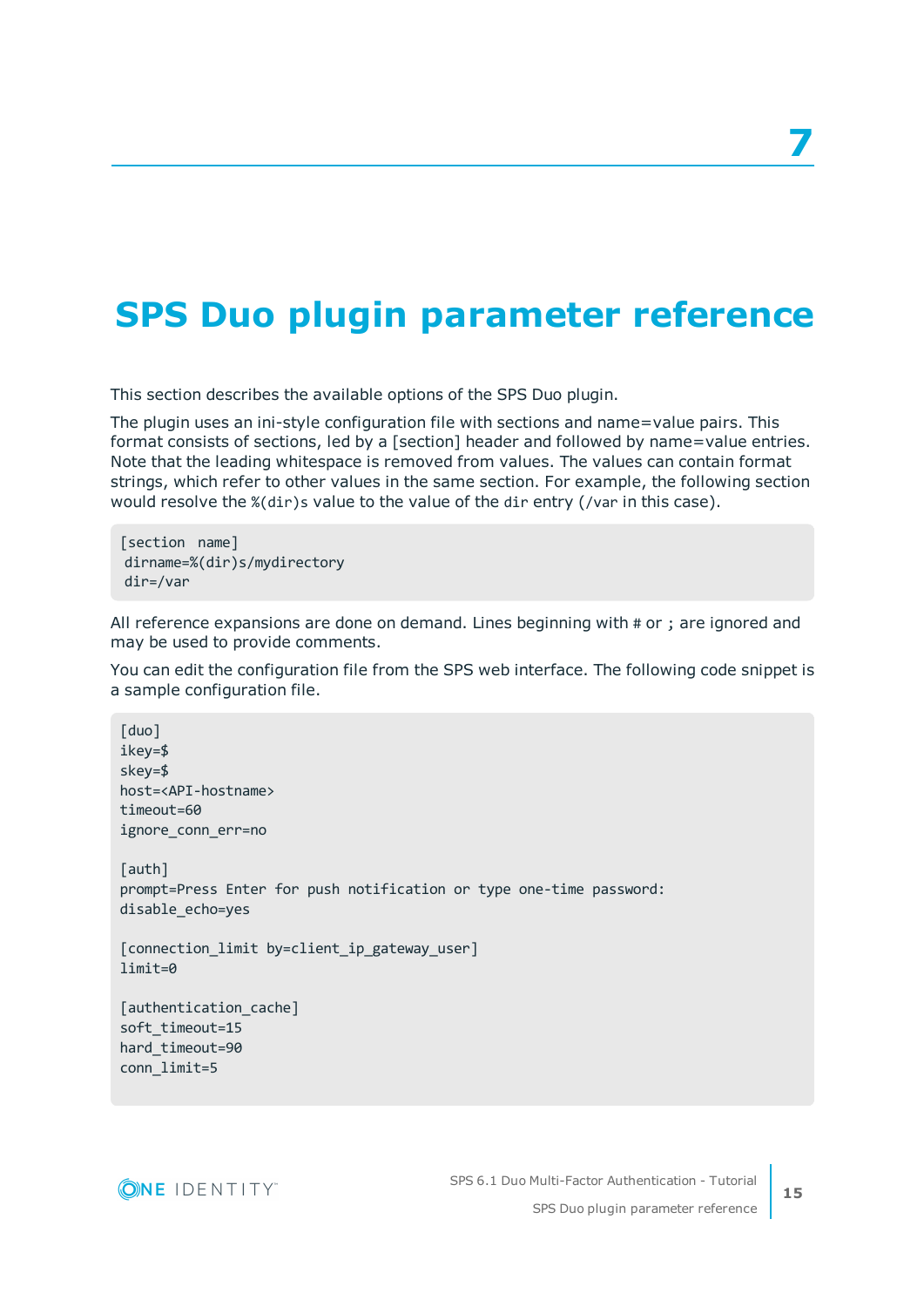```
######[WHITELIST]######
```

```
[whitelist source=user list]
name=<name-of-user-list-policy>
```
[whitelist source=ldap server group] allow=no\_user except=<group-1>,<group-2>

######[USERMAPPING]######

[usermapping source=explicit] <user-name-1>=<id-1> <user-name-2>=<id-2>

[usermapping source=ldap\_server] user attribute=description

[username transform] append\_domain=<domain-without-@-character>

[ldap\_server] name=<name-of-LDAP-server-policy>

[credential store] name=<name-of-credential-store-policy-that-hosts-sensitive-data>

[logging] log\_level=info

[https\_proxy] server=<proxy-server-name-or-ip> port=3128

[question\_1] key=<name-of-name-value-pair> prompt=<the-question-itself-in-text> disable\_echo=no

<span id="page-15-0"></span>[question\_2]...

# **[duo]**

This section contains the options related to your Duo account.

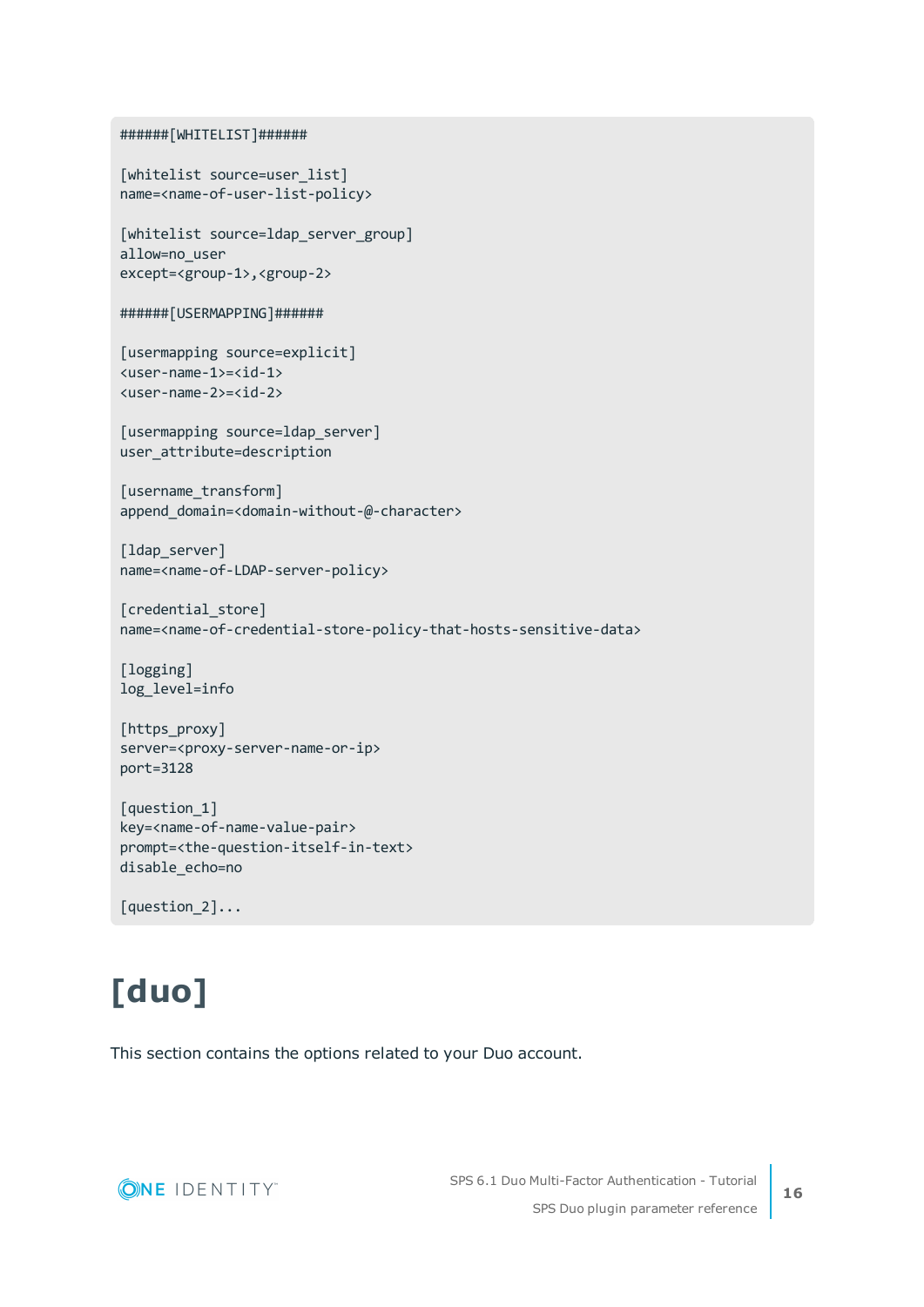```
[duo]
# Do NOT use ikey and skey in production
; ikey=<API-integration-key>
; skey=<API-security-key>
host=<API-hostname>
timeout=60
ignore_conn_err=no
```
## **ikey**

| Type:     | string |
|-----------|--------|
| Required: | yes    |
| Default:  | N/A    |

## **A** CAUTION:

**This parameter contains sensitive data. Make sure to store this data in your local Credential Store. Type the \$ value for this parameter in production.**

**For details, see "Store sensitive plugin data securely".**

**Only enter a value different than \$ for this parameter in the configuration for testing purposes in a secure, non-production environment.**

*Description:* The API integration key.

## **skey**

| Type:     | string     |
|-----------|------------|
| Required: | <b>yes</b> |
| Default:  | N/A        |

## **A** CAUTION:

**This parameter contains sensitive data. Make sure to store this data in your local Credential Store. Type the \$ value for this parameter in production.**

**For details, see "Store sensitive plugin data securely".**

**Only enter a value different than \$ for this parameter in the configuration for testing purposes in a secure, non-production environment.**

*Description:* The API security key.

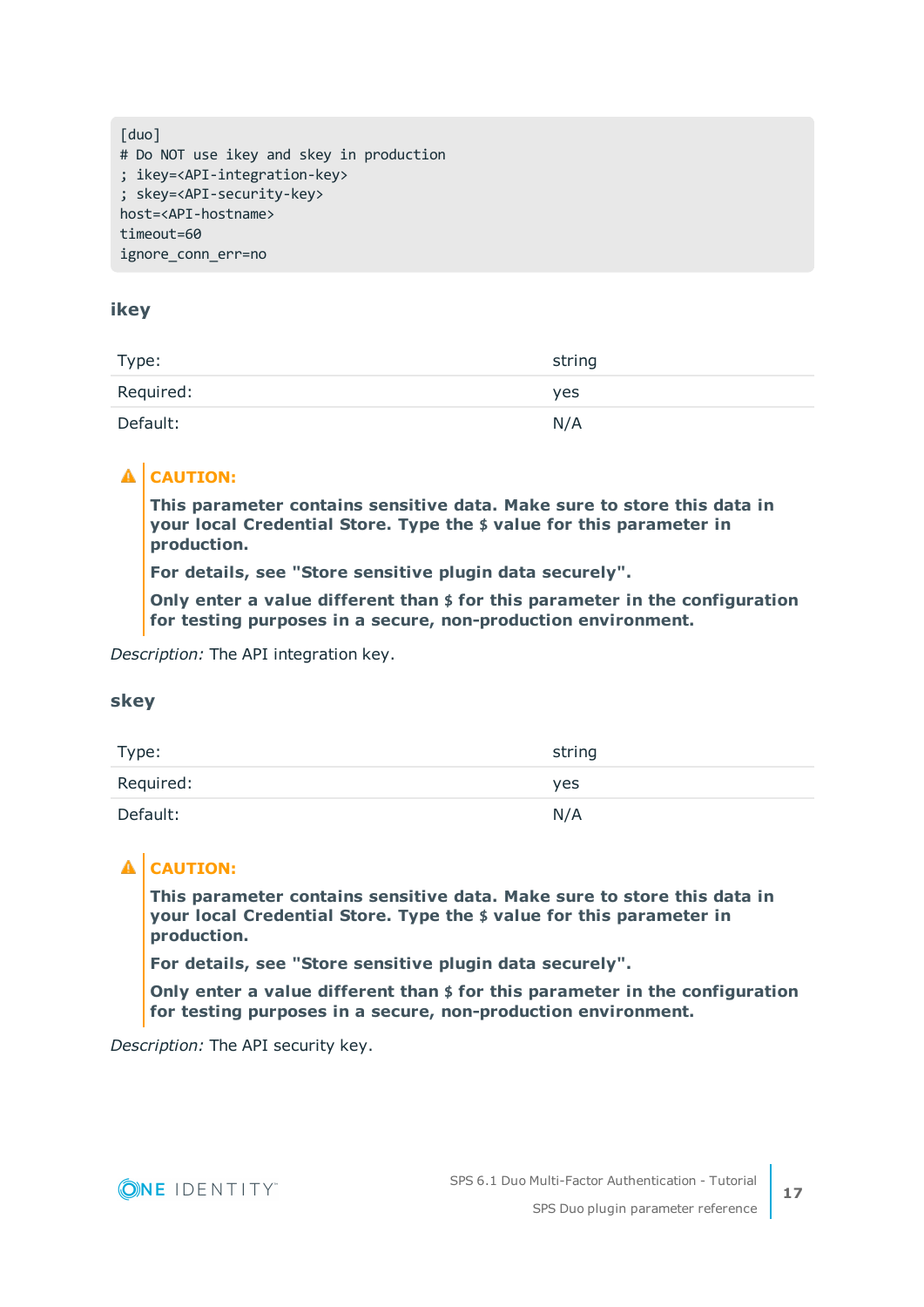## **host**

| Type:     | string |
|-----------|--------|
| Required: | yes    |
| Default:  | N/A    |

*Description:* The API host name.

## **timeout**

| Type:     | integer [seconds] |
|-----------|-------------------|
| Required: | no                |
| Default:  | 60                |

*Description:* How long an HTTP request can take during the communication with the Duo server.

## **ignore\_conn\_err**

| Type:     | $yes \mid no$ |
|-----------|---------------|
| Required: | no            |
| Default:  | no            |

*Description:* Determines how to handle the sessions if the Duo service is not available. If set to yes, the plugin assumes that the user successfully authenticated even if the plugin cannot access Duo to verify this.

## **A** CAUTION:

**Enabling this option allows the users to bypass multi-factor authentication if SPS cannot access the Duo service for any reason, for example, a network configuration error in your environment.**

# <span id="page-17-0"></span>**[auth]**

This section contains the options related to authentication.



**18**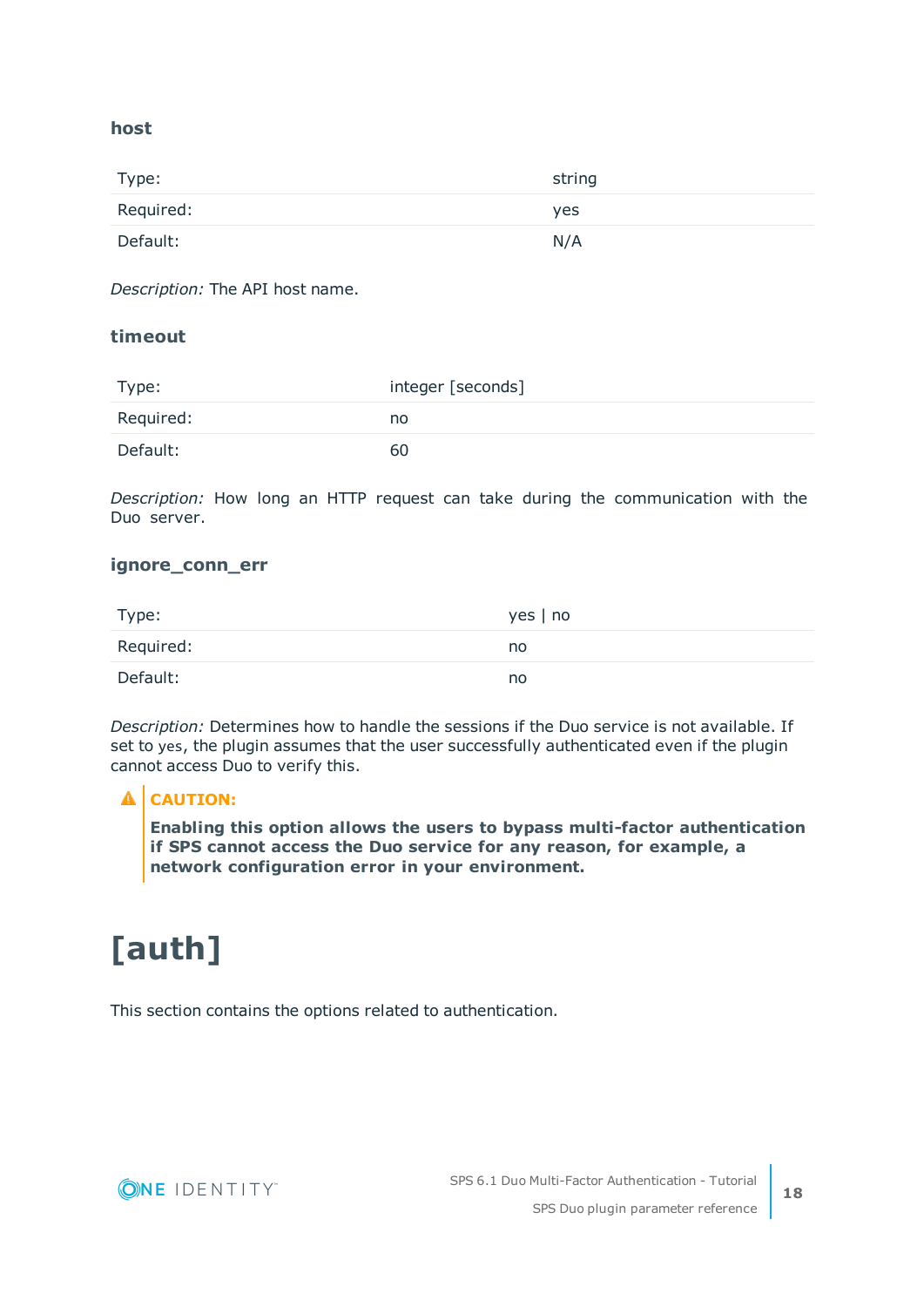## **Declaration**

[auth] prompt=Press Enter for push notification or type one-time password: disable\_echo=yes

## **prompt**

| Type:     | string                                                       |
|-----------|--------------------------------------------------------------|
| Required: | no                                                           |
| Default:  | Press Enter for push notification or type one-time password: |

*Description:* SPS displays this text to the user in a terminal connection to request an OTP interactively. The text is displayed only if the user uses an OTP-like factor, and does not send the OTP in the connection request.

## **disable\_echo**

| Type:     | boolean (yes no) |
|-----------|------------------|
| Required: | no               |
| Default:  | no               |

*Description:* For better security, you can hide the characters (OTP or password) that the user types after the prompt. To hide the characters (replace them with asterisks), set disable\_echo to yes.

## <span id="page-18-0"></span>**[connection\_limit by=client\_ip\_ gateway\_user]**

This section contains the options related to limiting parallel sessions.

## **Declaration**

```
[connection_limit by=client_ip_gateway_user]
limit=0
```
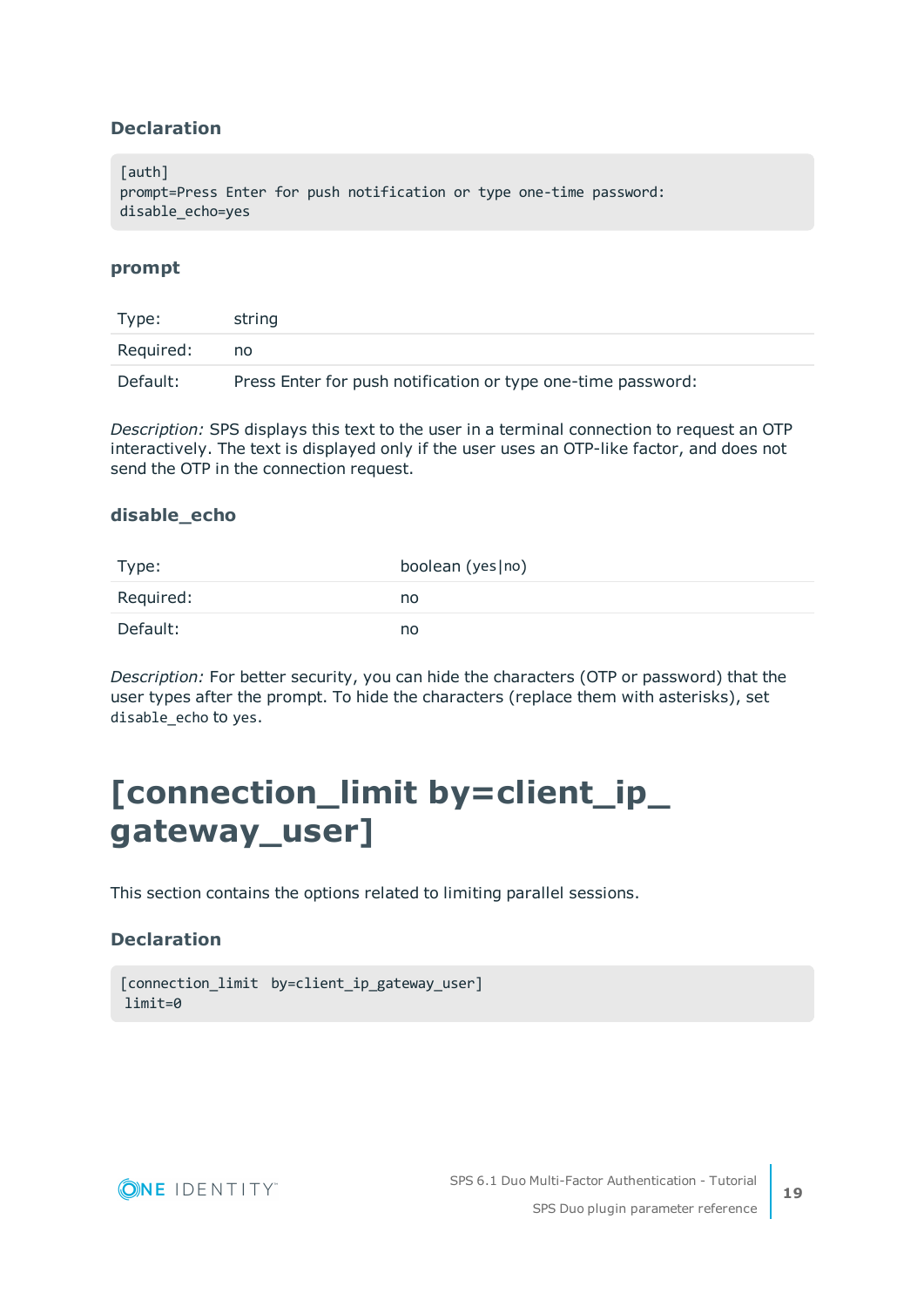## **limit**

| Type:     | integer |
|-----------|---------|
| Required: | no      |
| Default:  | 0       |

*Description:* To limit the number of parallel sessions the gateway user can start from a given client IP address, configure limit. For an unlimited number of sessions, type 0.

## <span id="page-19-0"></span>**[authentication\_cache]**

This section contains the settings that determine how soon after performing a 2FA/MFA authentication the user must repeat the authentication when opening a new session.

After the first Duo authentication of the user, SPS will not request a new Duo authentication from the user as long as the new authentications happen within soft timeout seconds from each other. After the hard timeout expires (measured from the first Duo login of the user), SPS will request a new Duo authentication.

In other words, after opening the first session and authenticating on Duo, the user can keep opening other sessions without having to authenticate again on Duo as long as the time between opening any two sessions is less than soft timeout, but must authenticate on Duo if hard timeout expires.



## **Declaration**

[authentication\_cache] soft\_timeout=15 hard timeout=90 conn\_limit=5

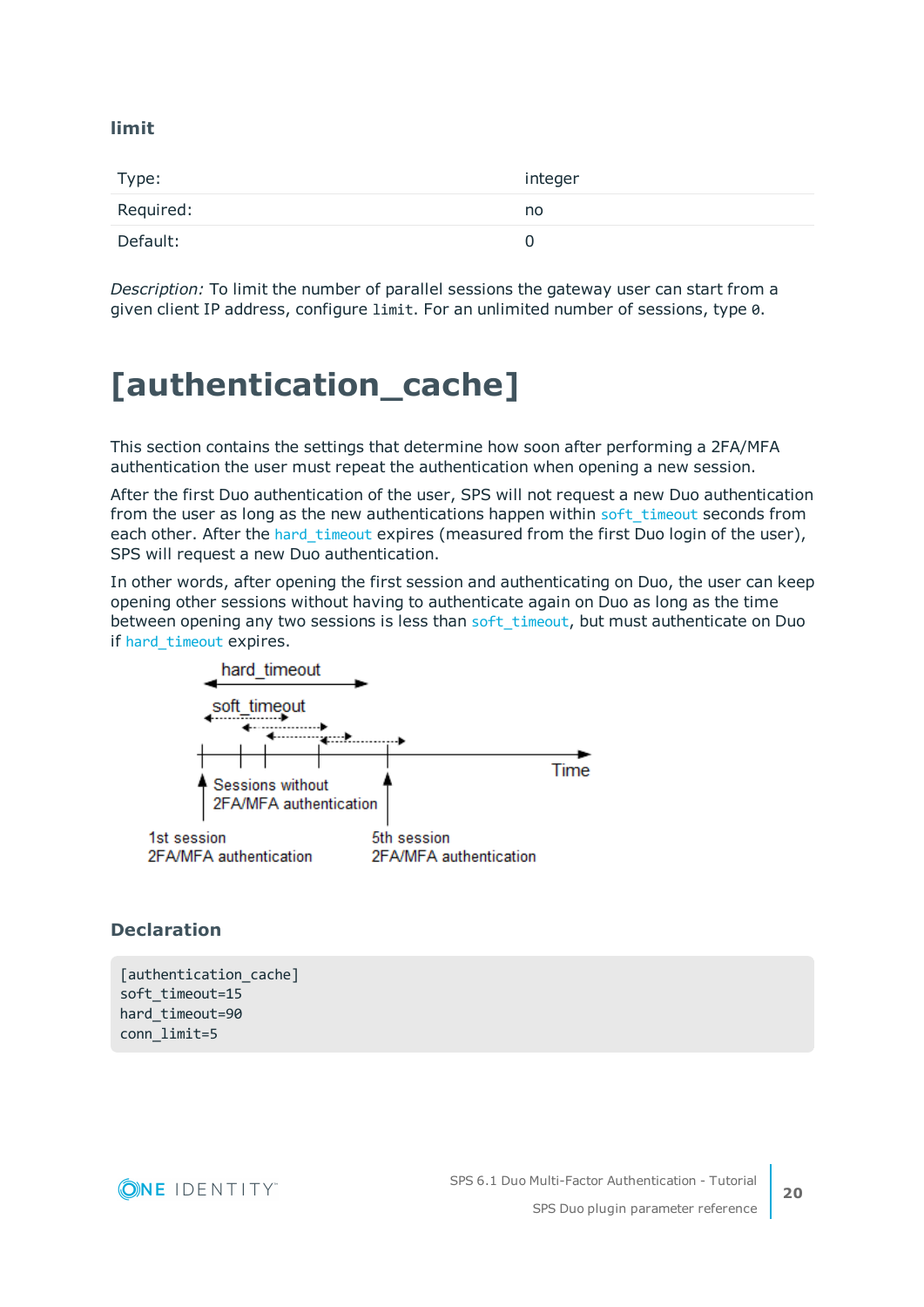## <span id="page-20-1"></span>**soft\_timeout**

| Type:     | integer [in seconds]     |
|-----------|--------------------------|
| Required: | yes, if you want caching |
| Default:  | N/A                      |

*Description:* The time in seconds after which the SPS plugin requires a new Duo authentication for the next new session of the user, unless the user successfully authenticates another session within this period.

## <span id="page-20-2"></span>**hard\_timeout**

| Type:     | integer [in seconds]     |
|-----------|--------------------------|
| Required: | yes, if you want caching |
| Default:  | N/A                      |

*Description:* The time in seconds after which the SPS plugin requires a new Duo authentication for the next new session of the user. The time is measured from the last Duo authentication of the user.

## **conn\_limit**

Type: integer [number of]

*Description:* The cache can be used conn\_limit times without multi-factor authentication. If the number of logins exceeds this number, the plugin will request multi-factor authentication again. If this parameter is not set, the number of logins from cache are unlimited.

## <span id="page-20-0"></span>**[WHITELIST]**

Having to perform multi-factor authentication to a remote server every time the user opens a session can be tedious and inconvenient for the users, and can impact their productivity. SPS offers the following methods to solve this problem:

- In SPS, the Connection policy determines the type of authentication required to access a server. If you do not need multi-factor authentication for accessing specific servers, configure your Connection policies accordingly.
- If the user opens a new session within a short period, they can do so without having to perform multi-factor authentication. After this configurable grace period expires,

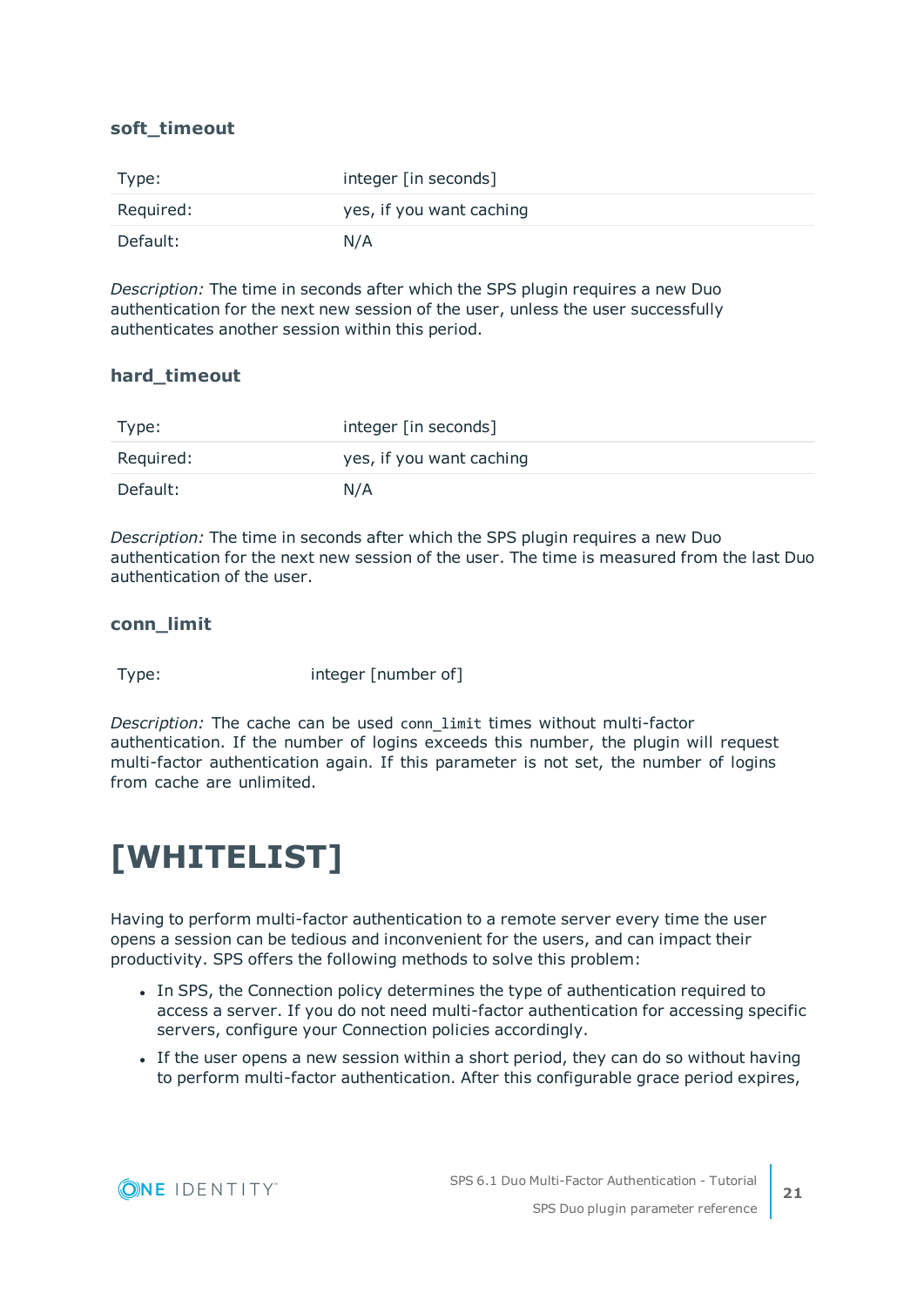the user must perform multi-factor authentication to open the next session. For details, see [authentication cache].

• The [whitelist [source=user\\_list\]](#page-21-0) and [whitelist [source=ldap\\_server\\_group\]](#page-22-0) sections allow configuring authentication whitelists and blacklists based on a **User List** policy or an **LDAP Server** policy. These two sections are independent, therefore any of the two can be configured and, for example, can create break-glass access for specific users to allow them to bypass Duo authentication.

## <span id="page-21-0"></span>**[whitelist source=user\_list]**

The [whitelist source=user\_list] section allows whitelisting users based on a **User List** policy configured in SPS (**Policies > User Lists**). To enable this whitelist, configure one of the use cases below.

#### 6 NOTE:

The user names are compared to the **User List** in a case-sensitive manner.

## **Declaration**

```
[whitelist source=user list]
name=<name-of-user-list-policy>
```
For details on creating user lists, see ["Creating](https://support.oneidentity.com/technical-documents/safeguard-for-privileged-sessions/6.1.0/administration-guide/general-connection-settings/creating-and-editing-user-lists/) and editing user lists" in the [Administration](https://support.oneidentity.com/technical-documents/safeguard-for-privileged-sessions/6.1.0/administration-guide/general-connection-settings/creating-and-editing-user-lists/) Guide.

### <span id="page-21-1"></span>**name**

| Type:     | string |
|-----------|--------|
| Required: | no     |
| Default:  | N/A    |

*Description:* The name of a **User List** policy containing gateway users configured on SPS (**Policies > User Lists**). You can use this option to selectively require multifactor authentication for your users (for example, to create break-glass access for specific users).

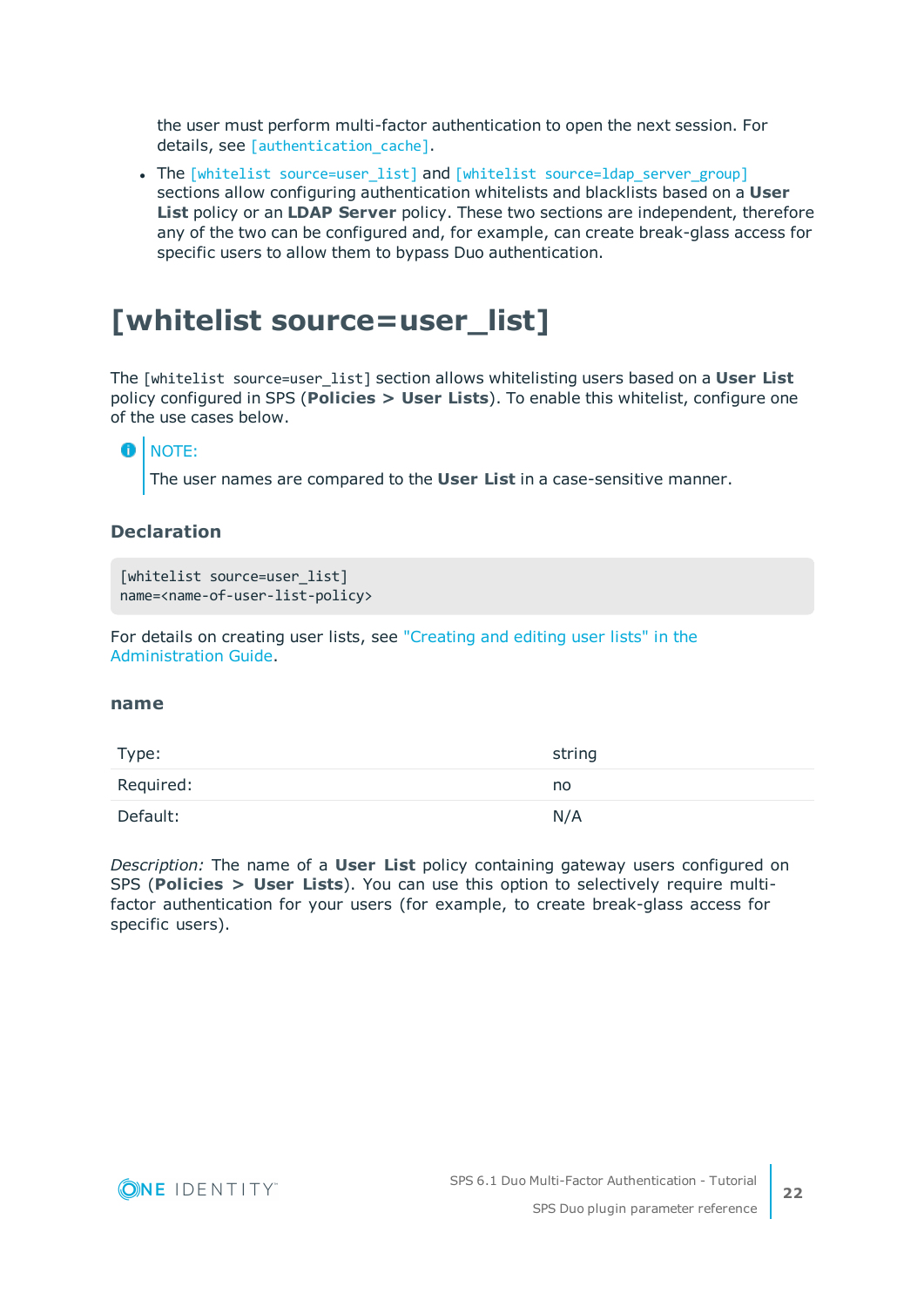## **Use case #1: Allow no user except certain users**

To allow specific users to connect without providing Duo credentials, the **User List** policy should have the following settings:

- <sup>l</sup> Set **Allow** to **No user** and list the users in the **Except** list.
- **.** Then type the [name](#page-21-1) of this **User List** policy as the value of the name parameter.

## **Use case #2: Allow all users except certain users**

To enforce Duo authentication for selected users, the **User List** policy should have the following settings:

- <sup>l</sup> Set **Allow** to **All users** and list the users in the **Except** list.
- <sup>l</sup> Then type the name of this **User List** policy as the value of the [name](#page-21-1) parameter.

## <span id="page-22-0"></span>**[whitelist source=ldap\_server\_group]**

The [whitelist source=ldap\_server\_group] section allows whitelisting users based on **LDAP Server** group membership. To enable this whitelist, configure one of the use cases below.

## **O** NOTE:

The user names and groups are compared in LDAP in a case-insensitive manner.

## **Declaration**

```
[whitelist source=ldap server group]
allow=<no_user-or-all_users>
except=<group-1>,<group-2>
```
## <span id="page-22-1"></span>**allow**

| Type:     | string (all_users   no_users) |
|-----------|-------------------------------|
| Required: | no                            |
| Default:  | N/A                           |

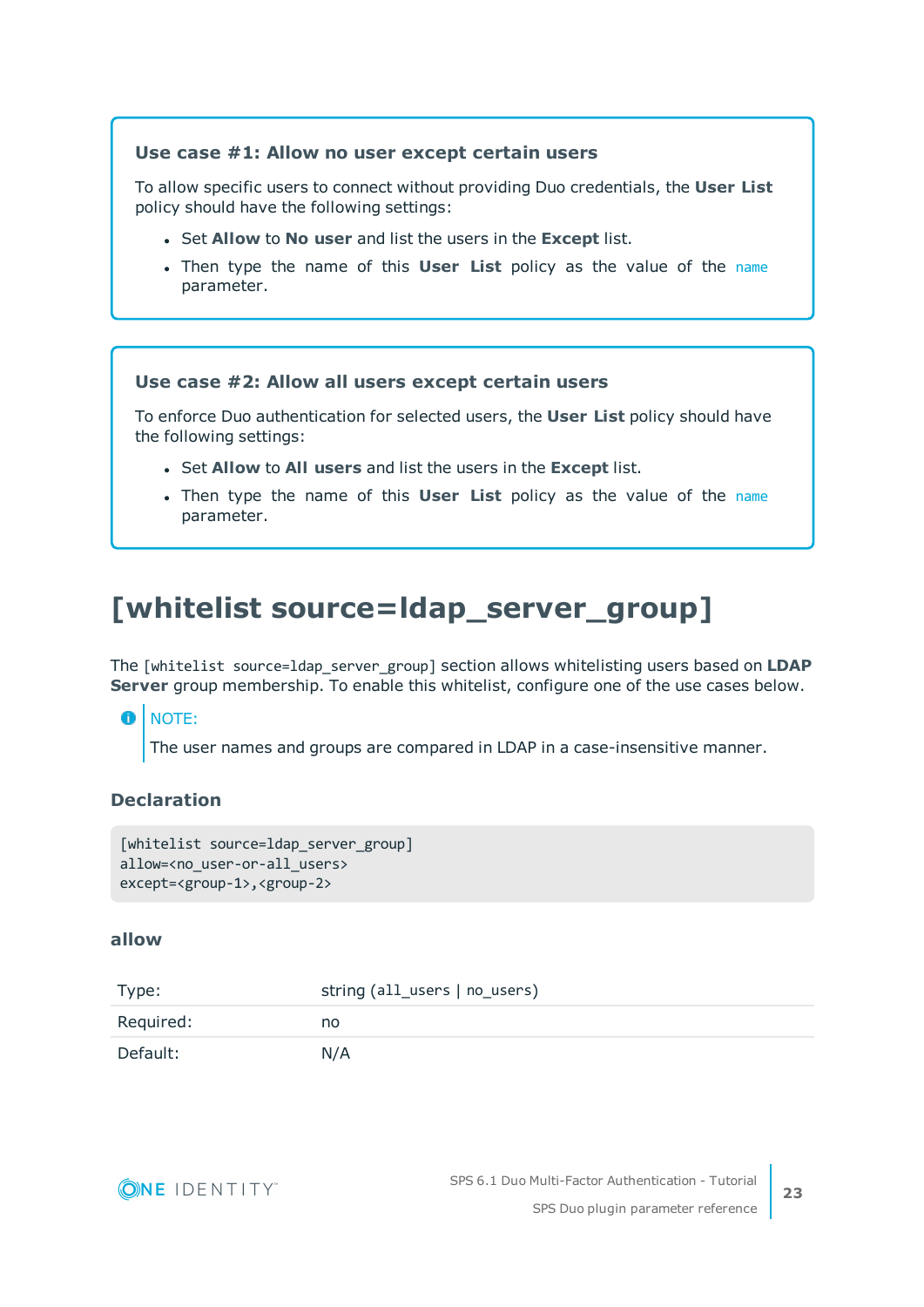*Description:* This parameter defines whether to allow all users or no user to connect without providing Duo credentials. Used together with the [except](#page-23-0) parameter, you can define specific LDAP/AD group(s) that are exempt from this rule.

## <span id="page-23-0"></span>**except**

| Type:     | string |
|-----------|--------|
| Required: | no     |
| Default:  | N/A    |

*Description:* This parameter defines those specific LDAP/AD group(s) that are exempt from the rule defined by the [allow](#page-22-1) parameter.

## **Use case #1: Allow no user except members of specific group(s)**

To allow members of specific LDAP/AD group(s) to connect without providing Duo credentials, type the names of these LDAP/AD groups as values of the except parameter and set the allow parameter to no user:

```
[whitelist source=ldap server group]
allow=<no_user>
except=<group-1>,<group-2>
```
You must configure the name of the LDAP Server policy in the [1dap\_server] section.

## **Use case #2: Allow all users except members of specific group(s)**

To enforce Duo authentication only on members of specific LDAP/AD group(s), type the names of these LDAP/AD groups as values of the except parameter and set the allow parameter to all users:

```
[whitelist source=ldap_server_group]
allow=<all_users>
except=<group-1>,<group-2>
```
You must configure the name of the LDAP Server policy in the [1dap\_server] section.

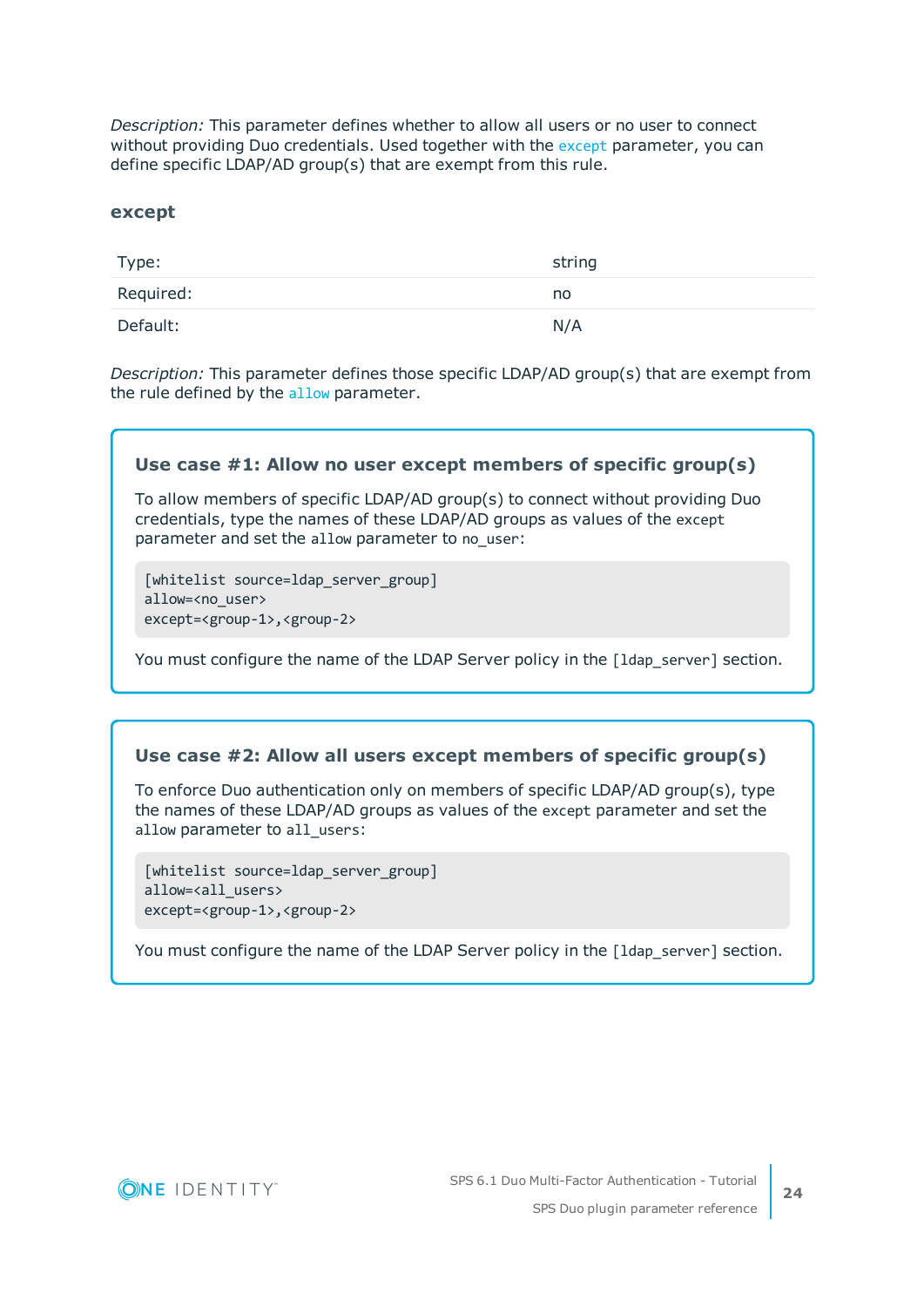# <span id="page-24-0"></span>**[USERMAPPING]**

By default, SPS assumes that the RADIUS server username of the user is the same as the gateway username (that is, the username the user used to authenticate on SPS during the gateway authentication). To identify the users, SPS uses the username (login) field in RADIUS server, which is an email address.

If the gateway usernames are different from the RADIUS server usernames, you must configure the SPS RADIUS plugin to map the gateway usernames to the RADIUS server usernames. You can use the following methods:

- Explicit mapping: [usermapping [source=explicit\]](#page-24-1)
- LDAP server mapping: [\[usermapping](#page-25-0) source=ldap]

To look up the Duo username of the user from an LDAP/Active Directory database, configure the [usermapping [source=ldap\\_server\]](#page-25-0) section of the SPS Duo plugin. Typically, the SPS plugin queries the email address corresponding to the username from your LDAP or Active Directory database.

If the Duo service requires the use of domain name in the external Duo identity, configure the append domain parameter in the  $[$ username transform] section. In this case, SPS automatically appends the @ character and the value of this option to the username from the session, and uses the resulting username on the Duo server to authenticate the user. For example, if the domain is set to append\_domain: example.com and the username is Example.User, the SPS plugin will look for the user Example.User@example.com on the Duo server.

If you configure both the append domain parameter in the [\[username\\_transform\]](#page-26-0) section and the [usermapping source=1dap\_server] section of the SPS Duo plugin, SPS appends the  $\omega$  character and the value of the append domain parameter to the value retrieved from the LDAP database.

The Explicit method has priority over the LDAP server method.

If you have configured neither the [append\\_domain](#page-26-2) parameter nor any of the [USERMAPPING] sections, SPS assumes that the RADIUS username of the user is the same as the gateway username.

## <span id="page-24-1"></span>**[usermapping source=explicit]**

To map the gateway user name to an external Duo identity, configure the following namevalue pairs.

## **Declaration**

```
[usermapping source=explicit]
<example-user-1>=<ID-1>
<example-user-2>=<ID-2>
```
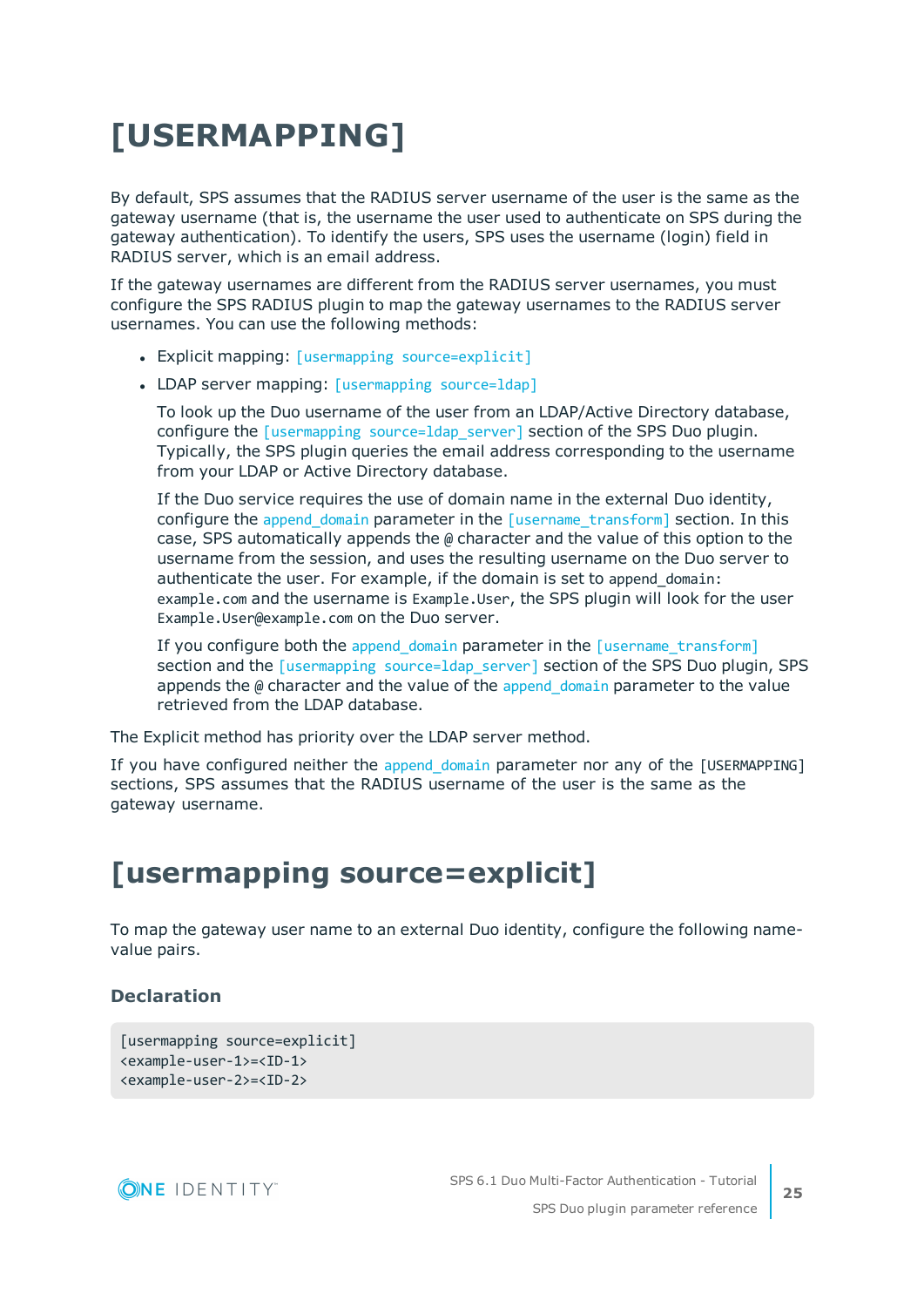## **<exampleuser>**

| Type:     | string |
|-----------|--------|
| Required: | no     |
| Default:  | N/A    |

*Description:* To map the gateway user name to an external Duo identity, configure the name-value pairs in the following way:

- Type the gateway user name instead of  $\langle$  example-user-1>.
- Type the external Duo ID instead of  $\langle$ ID-1>.

## $\bullet$  NOTE:

Use this option only if there are not only a few users, or for testing purposes. If there are too many users, it can cause performance issues.

## <span id="page-25-0"></span>**[usermapping source=ldap\_server]**

To look up the Duo username of the user from an LDAP/Active Directory database, configure the [usermapping source=1dap\_server] section of the SPS Duo plugin. Typically, the SPS plugin queries the email address corresponding to the username from your LDAP or Active Directory database.

## **Declaration**

```
[usermapping source=ldap_server]
user_attribute=description
```
You must configure the name of the LDAP Server policy in the  $\lceil 1 \text{dap server} \rceil$  section.

If you configure both the append domain parameter in the  $[$ username transform] section and the [usermapping source=1dap\_server] section of the SPS Duo plugin, SPS appends the  $\omega$ character and the value of the append domain parameter to the value retrieved from the LDAP database.

## **user\_attribute**

| Type:     | string |
|-----------|--------|
| Required: | no     |
| Default:  | N/A    |



**26**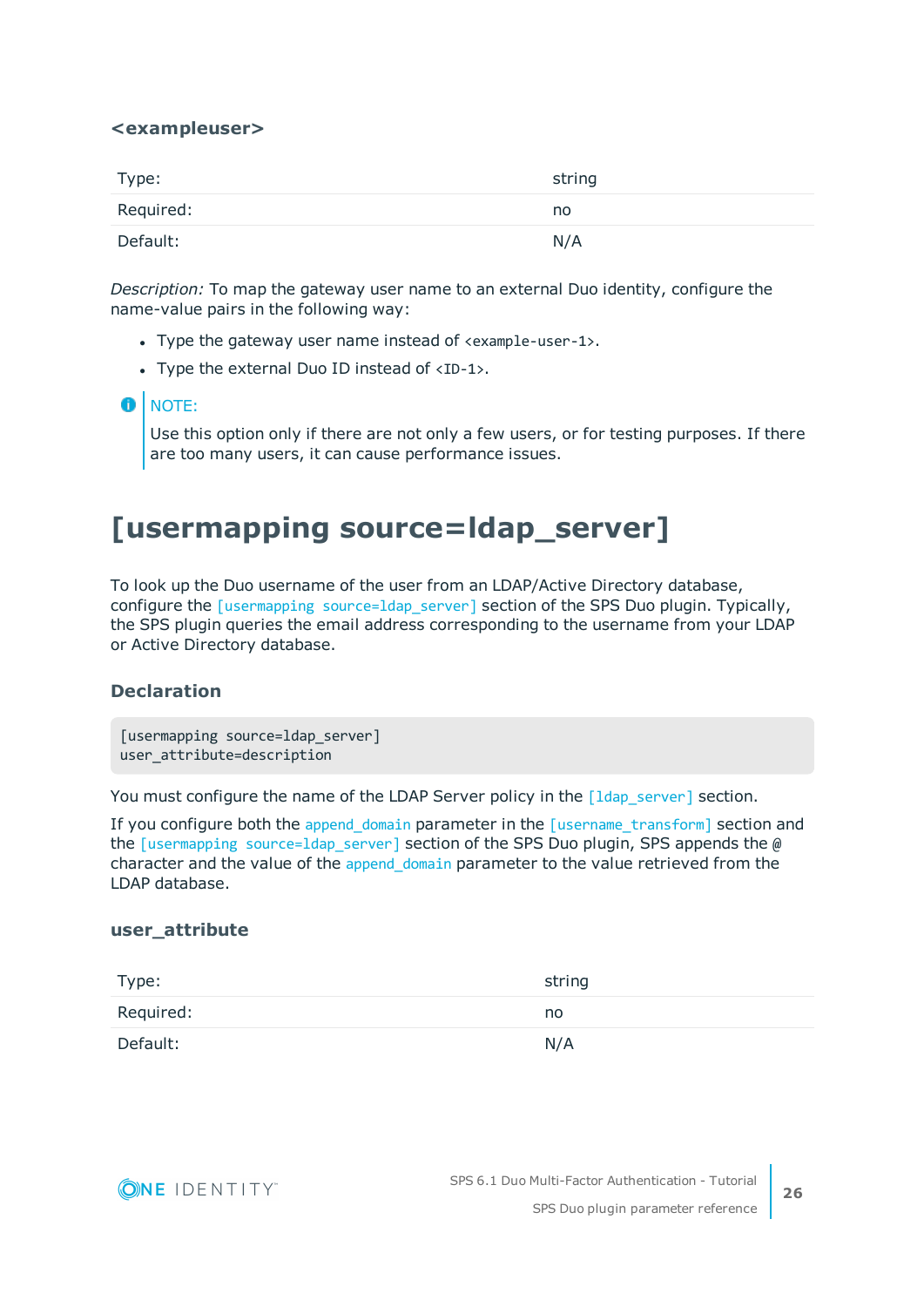*Description:* The user\_attribute must be an LDAP/AD user attribute (with a non-empty UTF8 attribute string) that contains the external identity. For example, description, cn, mail. For a complete list see the User [class](https://docs.microsoft.com/en-gb/windows/desktop/ADSchema/c-user) section of the Active Directory Schema document.

## <span id="page-26-0"></span>**[username\_transform]**

This section contains username transformation-related settings.

## **Declaration**

```
[username_transform]
append domain=<domain-without-@-character>
```
If you have configured [\[USERMAPPING\]](#page-24-0), the [username\_transform] process will run after the [\[USERMAPPING\]](#page-24-0) process.

## <span id="page-26-2"></span>**append\_domain**

| Type:     | string (nonrequired, no default) |
|-----------|----------------------------------|
| Required: | no                               |
| Default:  | N/A                              |

## *Description:*

If the Duo service requires the use of domain name in the external Duo identity, configure the append domain parameter in the [\[username\\_transform\]](#page-26-0) section. In this case, SPS automatically appends the  $\varnothing$  character and the value of this option to the username from the session, and uses the resulting username on the Duo server to authenticate the user. For example, if the domain is set to append\_domain: example.com and the username is Example.User, the SPS plugin will look for the user Example.User@example.com on the Duo server.

If you configure both the append domain parameter in the [\[username\\_transform\]](#page-26-0) section and the [usermapping [source=ldap\\_server\]](#page-25-0) section of the SPS Duo plugin, SPS appends the  $\omega$ character and the value of the append domain parameter to the value retrieved from the LDAP database.

## <span id="page-26-1"></span>**[ldap\_server]**

The LDAP Server policy that you want to use in an LDAP server usermapping source or an LDAP server group whitelist source. Required if you have configured [\[usermapping](#page-25-0)

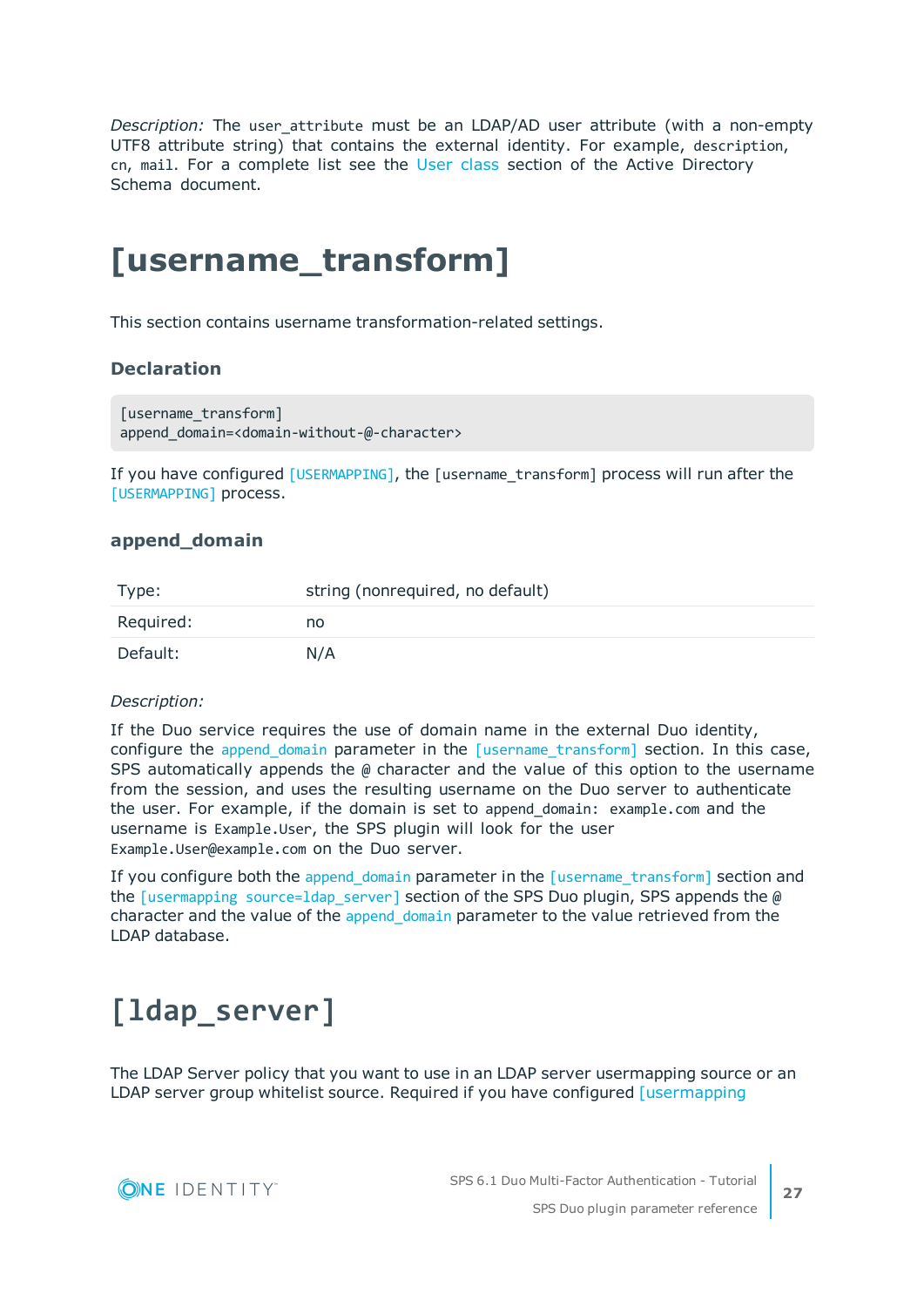[source=ldap\\_server\]](#page-25-0) on page 26 and [whitelist [source=ldap\\_server\\_group\]](#page-22-0) on page 23.

## **Declaration**

```
[ldap server]
name=<name-of-LDAP-server-policy>
```
## **name**

| Type:     | string      |
|-----------|-------------|
| Required: | conditional |
| Default:  | N/A         |

*Description:* The name of a configured LDAP Server policy in SPS. For details on configuring LDAP policies, see ["Authenticating](https://support.oneidentity.com/technical-documents/safeguard-for-privileged-sessions/6.1.0/administration-guide/general-connection-settings/authenticating-users-to-an-ldap-server/) users to an LDAP server" in the [Administration](https://support.oneidentity.com/technical-documents/safeguard-for-privileged-sessions/6.1.0/administration-guide/general-connection-settings/authenticating-users-to-an-ldap-server/) Guide.

## <span id="page-27-0"></span>**[credential\_store]**

This section contains settings related to storing sensitive information of the plugin.

## **Declaration**

```
[credential_store]
name=<name-of-credential-store-policy-that-hosts-sensitive-data>
```
## <span id="page-27-1"></span>**name**

| Type:     | string |
|-----------|--------|
| Required: | no     |
| Default:  | N/A    |

*Description:* The name of a local Credential Store policy configured on SPS. You can use this Credential Store to store sensitive information of the plugin in a secure way (for example, the ikey and skey value in the [duo] section).

For details, see Store [sensitive](#page-31-0) plugin data securely.

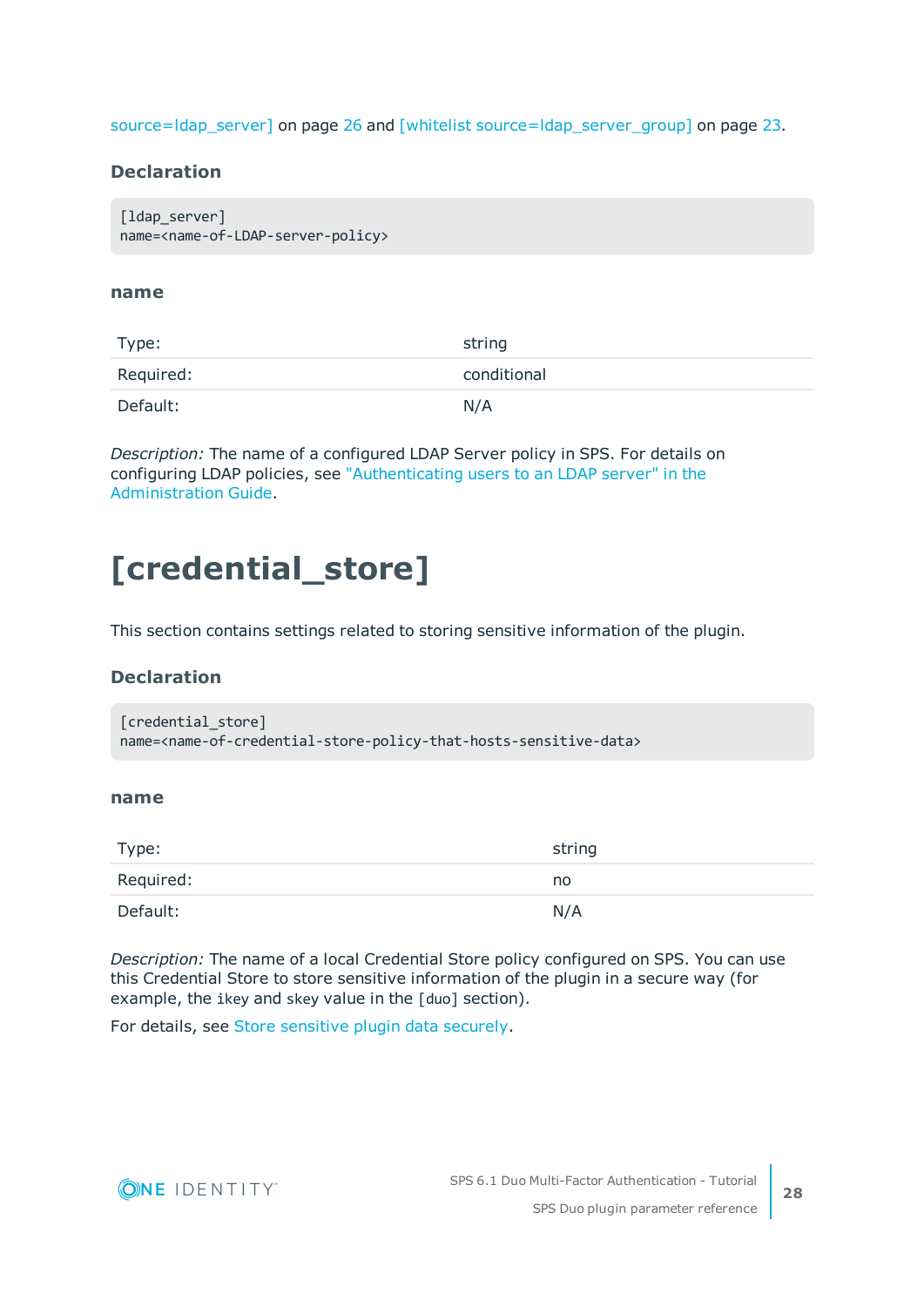# <span id="page-28-0"></span>**[logging]**

This section contains logging-related settings.

## **Declaration**

[logging] log\_level=info

## **log\_level**

| Type:     | integer or string |
|-----------|-------------------|
| Required: | no                |
| Default:  | info              |

*Description:* The logging verbosity of the plugin. The plugin sends the generated log messages to the SPS syslog system. You can check the log messages in the **Basic settings > Troubleshooting > View log files** section of the SPS web interface. To show only the messages generated by the plugins, filter on the plugin: string.

The possible values are:

- $\cdot$  debug
- $\cdot$  info
- $\bullet$  warning
- $\cdot$  error
- critical

<span id="page-28-1"></span>For details, see Python logging API's log levels: [Logging](https://docs.python.org/2/library/logging.html#logging-levels) Levels.

# **[https\_proxy]**

This section contains HTTPS proxy-related settings.

## **Declaration**

```
[https_proxy]
server=<proxy-server-name-or-ip>
port=3128
```
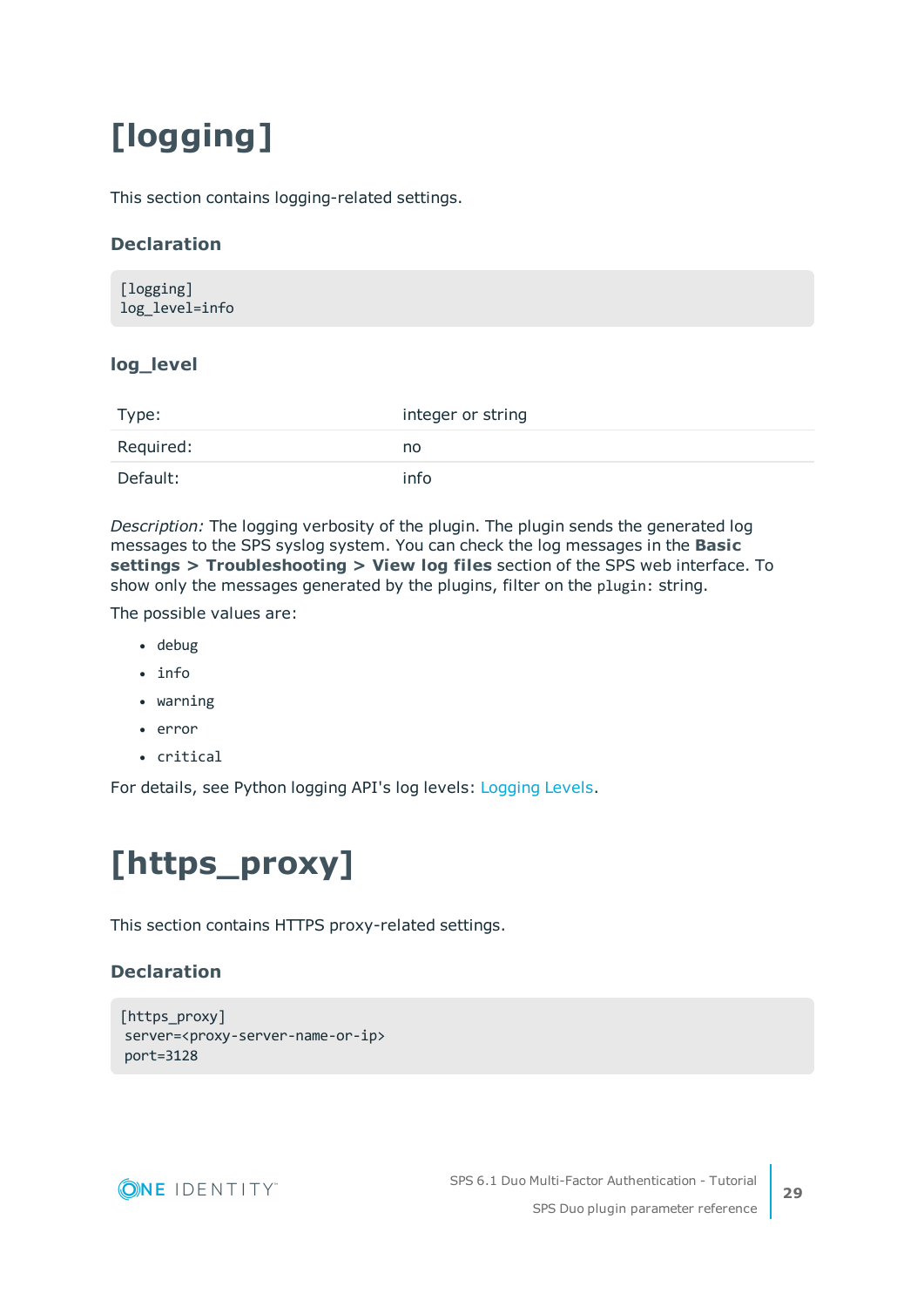### **server**

| Type:     | string |
|-----------|--------|
| Required: | no     |
| Default:  | N/A    |

*Description:* The name or IP address of the HTTPS proxy server.

### **name**

| Type:     | integer |
|-----------|---------|
| Required: | no      |
| Default:  | 3128    |

<span id="page-29-0"></span>*Description:* The port number of the HTTPS proxy server.

# **[question\_1]**

#### 6 NOTE:

To configure this optional section, contact our [Support](https://support.oneidentity.com/one-identity-safeguard-for-privileged-sessions) Team.

To request additional information from the user (for example, ticket number), define one or more [question\_] section (for example, [question\_1], [question\_2]). The user input will be stored under the value of key in the questions section of the session cookie.

*Description:* Used for communication between plugins. This is an interactive request/response right after authentication in order to supply data to Credential Store plugins. The question is transferred to the session cookie and all hooks of all plugins receive it.

For example, if you have an external authenticator app, you do not have to wait for the question to be prompted but can authenticate with a one-time password:

ssh otp=123456@root@scb

Name subsequent questions with the appropriate number (for example, [question 1], [question 2], and so on).

For details, see "Performing [authentication](https://support.oneidentity.com/technical-documents/safeguard-for-privileged-sessions/6.1.0/administration-guide/advanced-authentication-and-authorization-techniques/integrating-external-authentication-and-authorization-systems/performing-authentication-with-aa-plugin-in-terminal-connections/) with AA plugin in terminal connections" in the [Administration](https://support.oneidentity.com/technical-documents/safeguard-for-privileged-sessions/6.1.0/administration-guide/advanced-authentication-and-authorization-techniques/integrating-external-authentication-and-authorization-systems/performing-authentication-with-aa-plugin-in-terminal-connections/) Guide and "Performing [authentication](https://support.oneidentity.com/technical-documents/safeguard-for-privileged-sessions/6.1.0/administration-guide/advanced-authentication-and-authorization-techniques/integrating-external-authentication-and-authorization-systems/performing-authentication-with-aa-plugin-in-remote-desktop-connections/) with AA plugin in Remote Desktop connections" in the [Administration](https://support.oneidentity.com/technical-documents/safeguard-for-privileged-sessions/6.1.0/administration-guide/advanced-authentication-and-authorization-techniques/integrating-external-authentication-and-authorization-systems/performing-authentication-with-aa-plugin-in-remote-desktop-connections/) Guide.

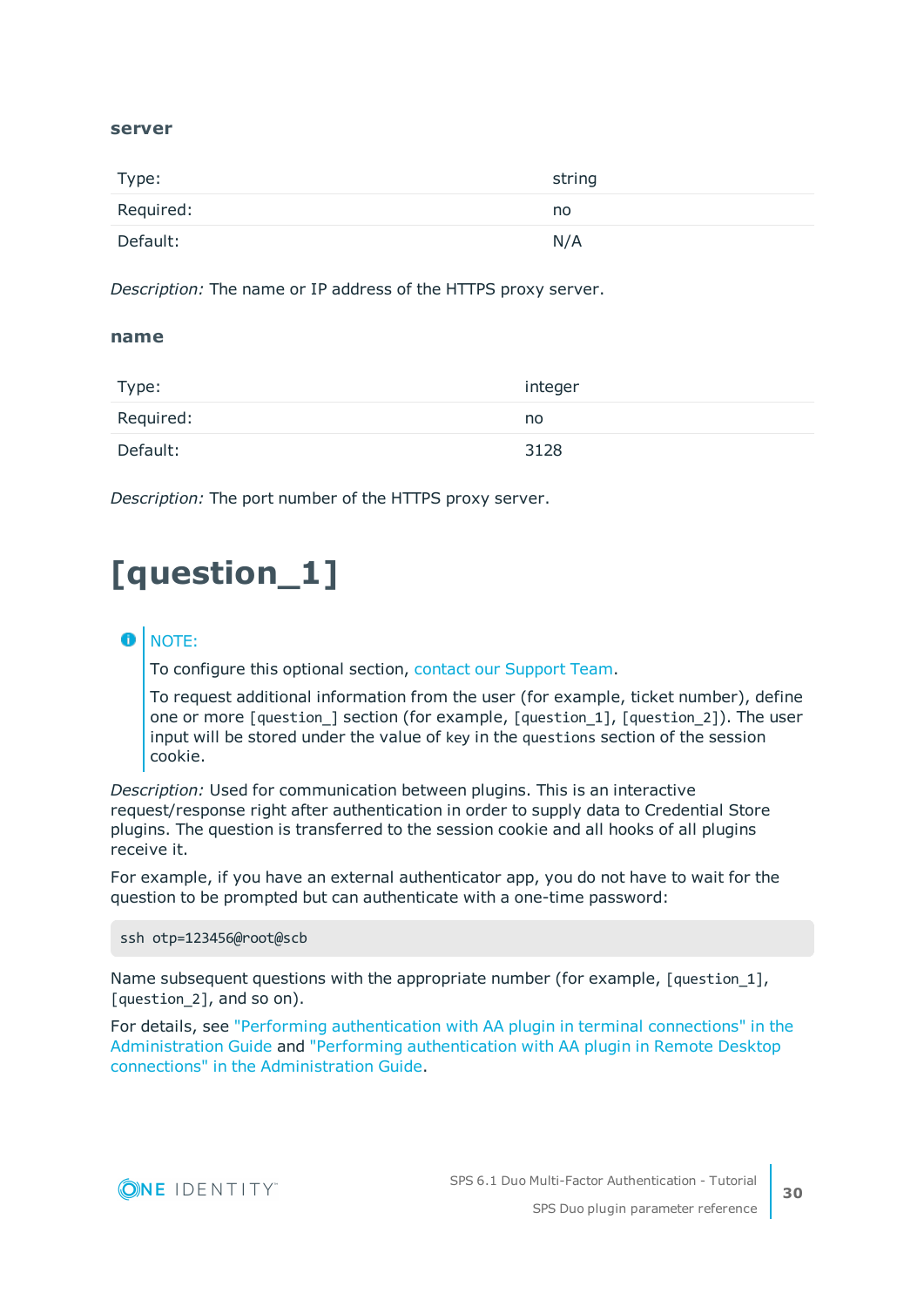## **prompt**

| Type:     | string |
|-----------|--------|
| Required: | yes    |
| Default:  | N/A    |

*Description:* The question itself in text format.

## **key**

| Type:     | string     |
|-----------|------------|
| Required: | <b>yes</b> |
| Default:  | N/A        |

*Description:* The name of the name-value pair.

## **disable\_echo**

| Type:     | boolean (yes   no) |
|-----------|--------------------|
| Required: | no                 |
| Default:  | no                 |

*Description:* Whether the answer to the question is visible (yes), or replaced with asterisks (no).

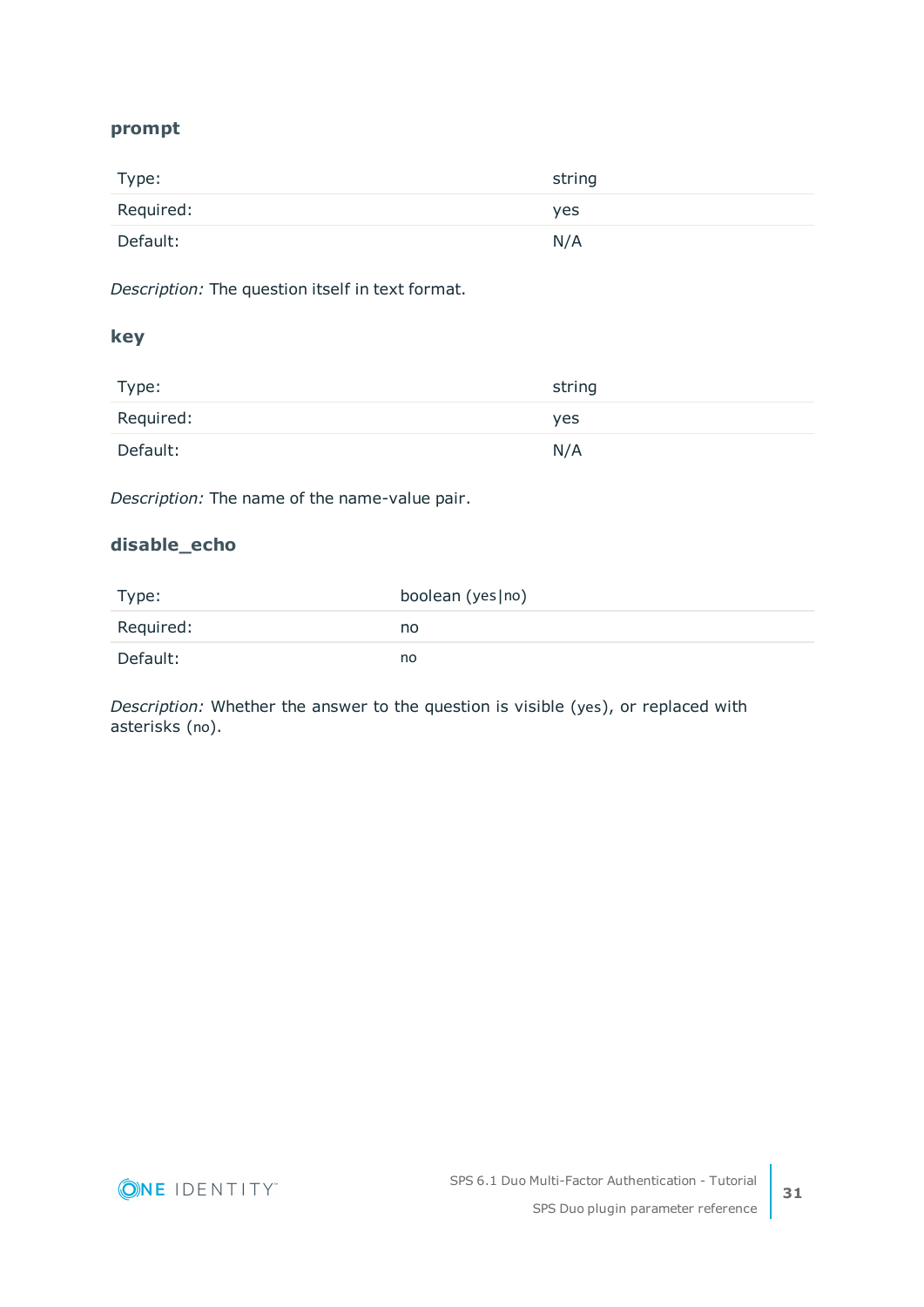# <span id="page-31-0"></span>**Store sensitive plugin data securely**

By default, the configuration of the plugin is stored on SPS in the configuration of SPS. Make sure that you store the sensitive parameters (for example, *[ikey](#page-14-0)* and *[skey](#page-14-0)*) of the plugin in an encrypted way.

## *To store sensitive plugin data securely*

1. Log in to SPS, navigate to **Policies > Credential Stores** and create a **Local** Credential Store. For details, see ["Configuring](https://support.oneidentity.com/technical-documents/safeguard-for-privileged-sessions/6.1.0/administration-guide/advanced-authentication-and-authorization-techniques/using-credential-stores-for-server-side-authentication/configuring-local-credential-stores/) local Credential Stores" in the [Administration](https://support.oneidentity.com/technical-documents/safeguard-for-privileged-sessions/6.1.0/administration-guide/advanced-authentication-and-authorization-techniques/using-credential-stores-for-server-side-authentication/configuring-local-credential-stores/) Guide.

Instead of usernames and passwords, you will store the configuration parameters of the plugin in this Credential Store.

- 2. Add the plugin parameters you want to store in an encrypted way to the Credential Store. You can store any configuration parameter of the plugin in the Credential Store, but note that if an option appears in the Credential Store, the plugin will use it. If the same parameter appears in the configuration of the plugin, it will be ignored.
	- **Enter the name of the configuration section without the brackets in the Host** field (for example, duo).
	- <sup>l</sup> Enter the name of the plugin parameter in the **Username** field (for example, [ikey](#page-14-0) and [skey](#page-14-0)).
	- <sup>l</sup> Enter the value of the plugin parameter in the **Passwords** field.

**Commit**  $\blacksquare$  Click

- 3. Navigate to the configuration of the plugin on the **Policies > AA Plugin Configurations** page.
- 4. In the plugin configuration file, enter the name of the local Credential Store under the [\[credential\\_store\]](#page-27-0) section as the value of the [name](#page-27-1) parameter.
- 5. Enter  $$$  as the value of the parameter storing sensitive data.

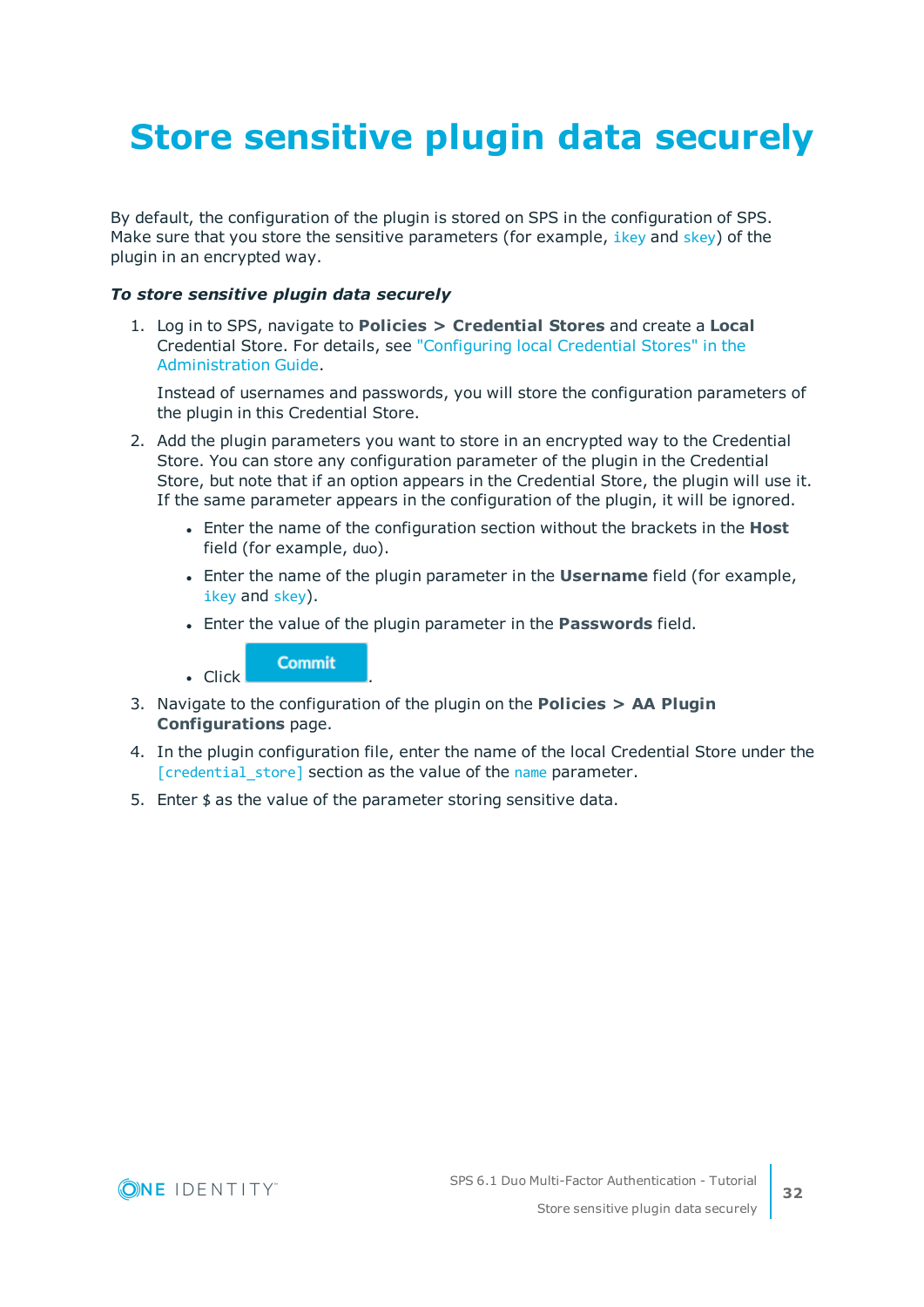# <span id="page-32-0"></span>**Perform multi-factor authentication with the SPS Duo plugin in terminal connections**

The following describes how to establish a terminal connection (SSH, TELNET, or TN3270) to a server.

## *To establish a terminal connection (SSH, TELNET, or TN3270) to a server*

1. Connect to the server.

If you can authenticate using an OTP or token, encode the OTP as part of the username. You can use the @ as a field separator.

**Example:**

ssh otp=YOUR-ONE-TIME-PASSWORD@user@server

Replace YOUR-ONE-TIME-PASSWORD with your actual OTP.

- 2. If SPS prompts you for further information, enter the requested information. If you need to authenticate with an OTP, but you have not supplied the OTP in your username, you will be prompted to enter the OTP.
- 3. Authenticate on the server.
- 4. If authentication is successful, you can access the server.

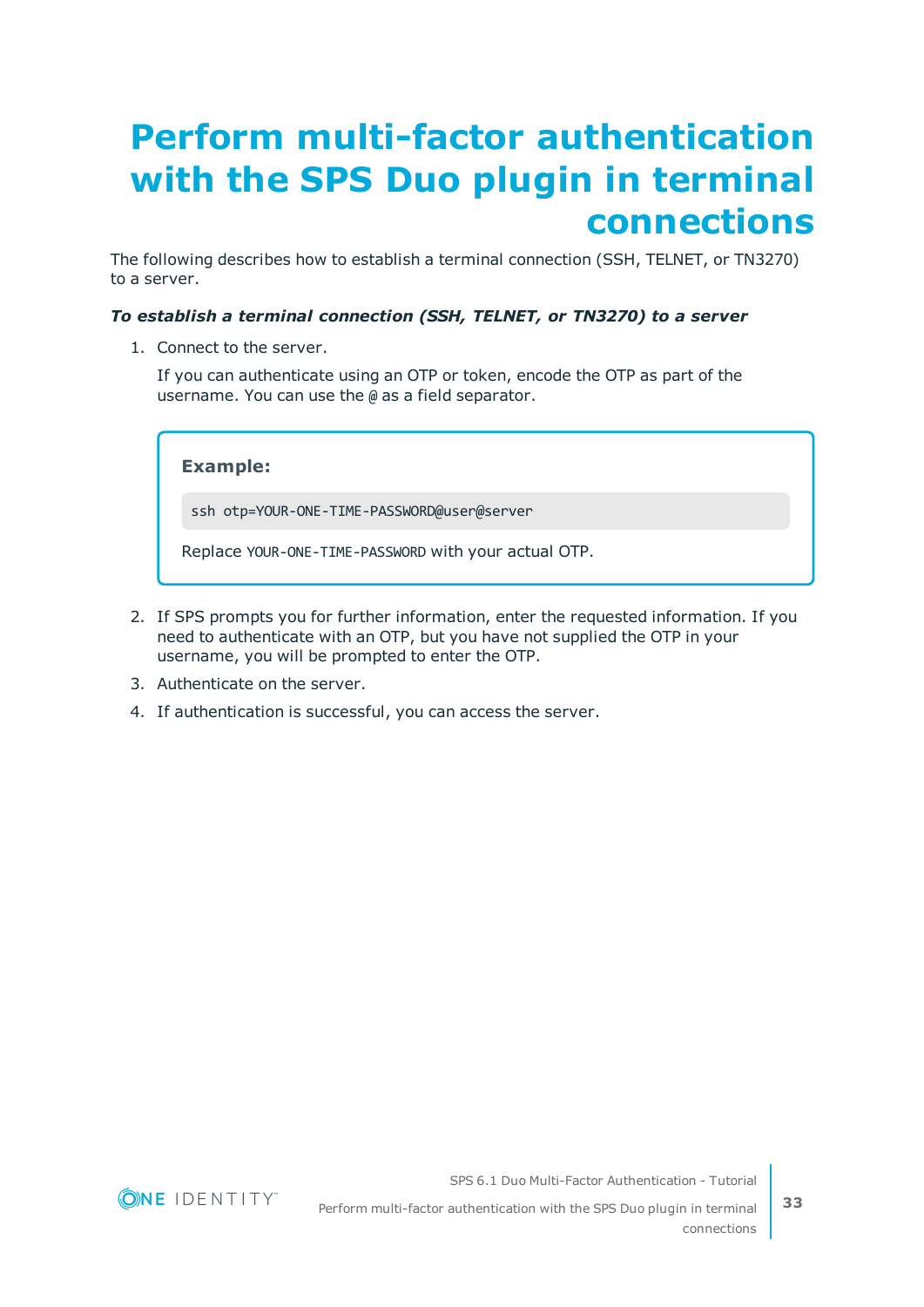# <span id="page-33-0"></span>**Perform multi-factor authentication with the SPS Duo plugin in Remote Desktop connections**

The following section describes how to establish a Remote Desktop (RDP) connection to a server when the **AA plugin** is configured.

## *To establish a RDP connection to a server when the AA plugin is configured*

- 1. Open your Remote Desktop client application.
- 2. If you have to provide additional information to authenticate on the server, you must enter this information in your Remote Desktop client application in the *User name* field, before the regular content (for example, your username) of the field.

If you can authenticate using an OTP or token, encode the OTP as part of the username. To encode additional data, you can use the following special characters:

- % as a field separator
- $\bullet$  ~ as the equal sign
- $\cdot$  ^ as a colon (for example, to specify the port number or an IPv6 IP address)

## **Example:**

For example, use the following format:

domain\otp~YOUR-ONE-TIME-PASSWORD%Administrator

Replace YOUR-ONE-TIME-PASSWORD with your actual OTP.

3. Connect to the server.

If you need to authenticate using the RSA Authenticator push notification, approve the connection in your mobile app.

- 4. Authenticate on the server.
- 5. If authentication is successful, you can access the server.